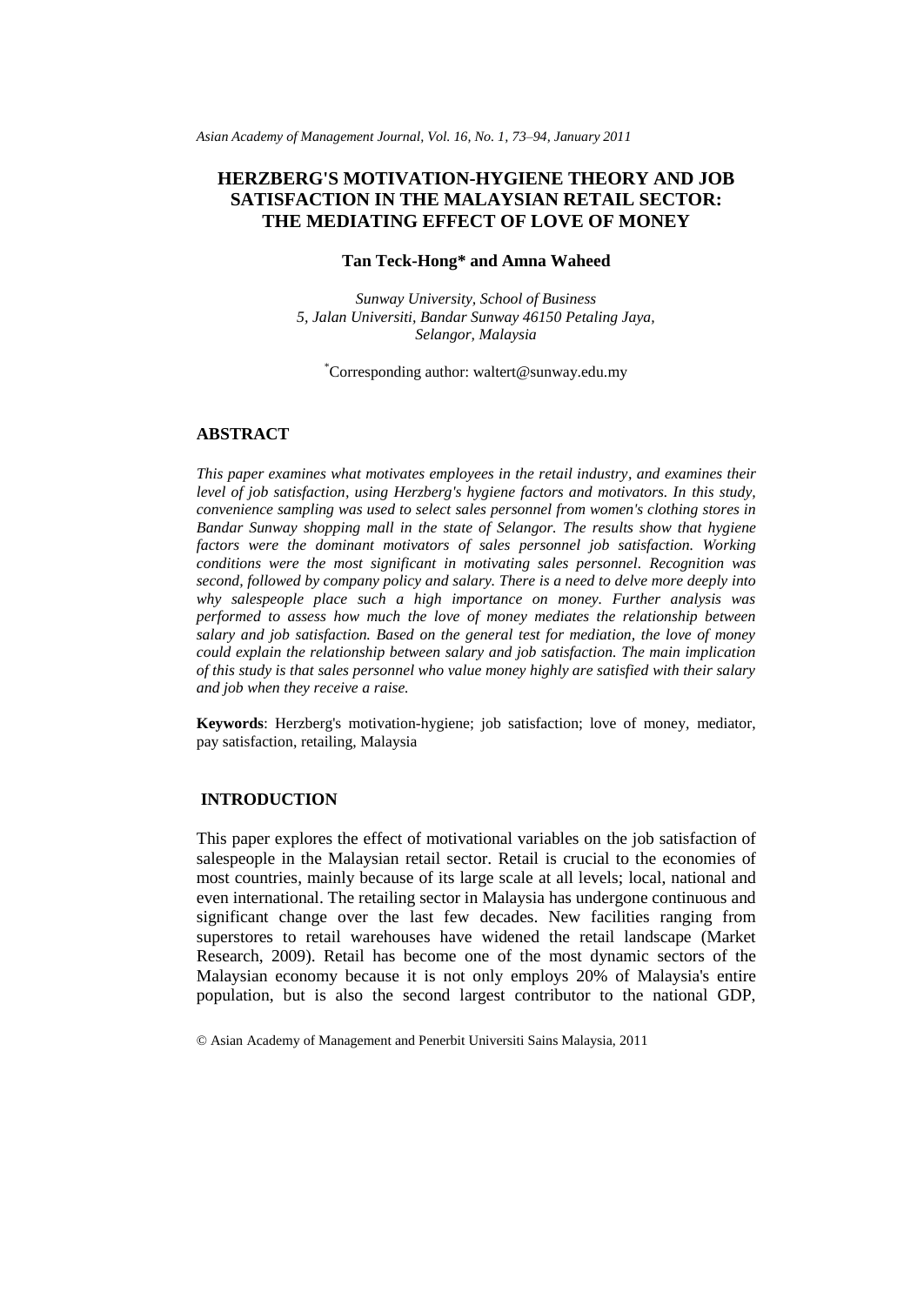contributing about US\$ 35 billion in 2009, with a projection of US\$ 58 billion in 2014 (PwC, 2009). Tourism contributes greatly to Malaysia's retail sales growth, as shopping revenue, which totalled US\$ 4.6 billion in 2008 (Market Research, 2009), is the second highest component of the country's tourism revenue. Thus, the retail industry is considered to be a significant contributor to the growth, economy and stability of Malaysia.

The retail industry is subject to various problems and challenges. First, intense competition has resulted in price wars between foreign and local retailers. The majority of modern retail operations are foreign-owned and located in urban areas, whereas local stores dominate outside urban areas. Foreign retailers in Malaysia include Daily Farm (Giant), Tesco, Jaya Jusco, and Carrefour. As reported by Bailey (2009), Giant has the greatest market share with 8%, follow by Tesco (4%), Jusco (3%) and Carrefour (2%). Most local retailers are not geared to meet the challenges of globalization and do not have sufficient knowledge to compete with foreign retailers. Second, consumers these days prefer spacious shopping areas, attractive and trendy products, and ample parking space; preferences that are a major concern of many local retail stores as they attempt to combat competition. Third, consumer demands and shopping patterns are changing. Retailers are struggling to change their marketing strategy to suit consumer preferences. Malaysian shoppers have become more knowledgeable and discerning, and are not easily influenced by advertisements and promotions. In addition to being price- and quality-conscious, and they also care about the service they receive in stores. According to ACNielsen (2006), 75% of customer purchase decisions are influenced by the service the customer receives.

With the expansion of the retail industry, the issue of how retailers strive to capture and retain their best staff becomes relevant. The effort and contribution of employees is a key competitive advantage and is crucial to the success of the firm (Bent & Freathy, 1997). In any institution, be it in the retail industry or any other industry, it is important for management to increase workers' productivity by allowing workers to achieve their maximum potential. Keeping sales people inspired is one of the most difficult tasks faced by retail organizations.

In the retail sector, employees have a direct impact on the customer, and the employee-customer relationship is an important consideration in a company's success. Salespeople deal directly with customers, so salespeople's attitudes, behaviour, and how they treat customers will determine whether customers will be loyal to a particular retailer. Companies spend millions of dollars every year recruiting, training and compensating their sales personnel in an effort to inspire them to perform well and thus increase company profits (Susan, 2003). An unmotivated workforce could lead to high sales force supervision costs, high absenteeism, and high turnover rates. In Malaysia, sales jobs are far from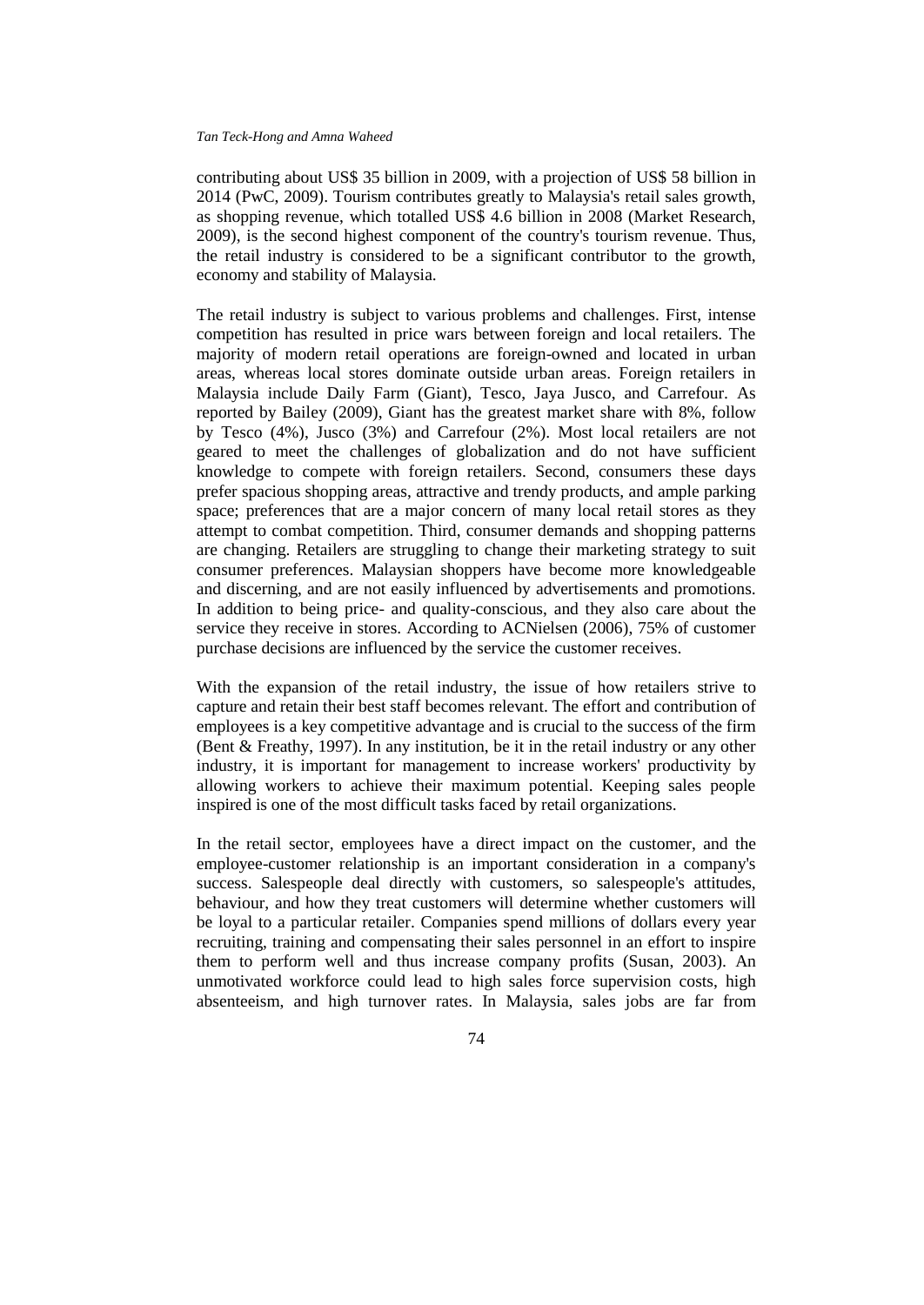exciting, and the majority of retailers employ a large number of poorly paid parttime staff, which may contribute to low morale and high turnover. Organizations, regardless of their size, are facing retention challenges (Ramlall, 2004). Sempane (2002) mentioned that voluntary turnover is a major problem for companies in Malaysia and that job-hopping has become a part of the country's culture.

This paper explores what motivates sales personnel in the retail industry, and explores their level of job satisfaction, using Herzberg's motivation-hygiene factor theory. Senior managers may benefit from the results of this research because they could alter their reward system to better motivate their staff, which could lead to higher job satisfaction and better performance. Based on previous research, salary seems to be very important to salespeople. However, it is reasonable to believe that the results of such findings by various scholars may be overstated. Therefore, further analysis has been conducted to examine whether there is a mediating variable affecting the relationship between salary and job satisfaction. As pointed out by Tang, Luna-Arocas, Sutarso and Tang (2004), one such mediating variable is the love of money.

## **LITERATURE REVIEW**

#### **Herzberg's Motivation-Hygiene Theory of Motivation**

As pointed by Vroom (1964), the word "motivation" is derived from the Latin word *movere*, which means "to move". Motivation is an internal force, dependent on the needs that drive a person to achieve. Schulze and Steyn (2003) affirmed that in order to understand people's behaviour at work, managers or supervisors must be aware of the concept of needs or motives, which will help "move" their employees to act. According to Robbins (2001), motivation is a needs-satisfying process, which means that when a person's needs are satisfied by certain factors, the person will exert superior effort toward attaining organizational goals.

Theories of motivation can be used to explain the behaviour and attitude of employees (Rowley, 1996; Weaver, 1998). The theories include content theories, based on the assumption that people have individual needs, which motivate their actions. Theorists such as Maslow (1954), McClelland (1961), Herzberg (1966) and Alderfer (1969) are renowned for their works in this field. In contrast to content theories, process theories identify relationships among variables which make up motivation and involve works from Heider (1958), Vroom (1964), Adams (1965), Locke (1976) and Lawler (1973). The main focus of this paper, however, is on Herzberg's theory of motivation.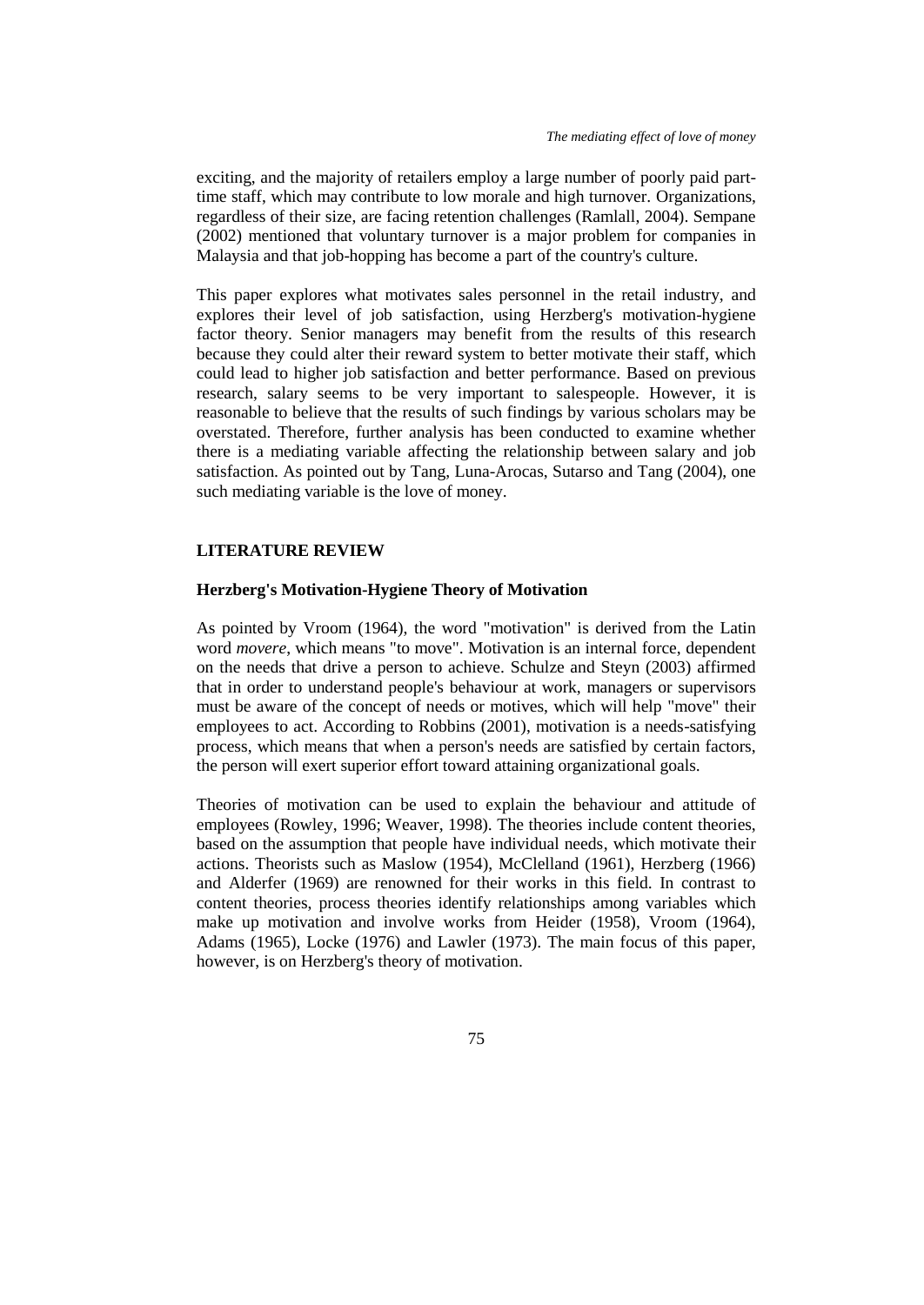Herzberg's motivation-hygiene theory, also known as the two-factor theory, has received widespread attention as having a practical approach toward motivating employees. In 1959, Herzberg published his analysis of the feelings of 200 engineers and accountants from over nine companies in the United States. These professionals were asked to describe experiences in which they felt either extremely bad or exceptionally good about their jobs and to rate their feelings on these experiences. Responses about good feelings are generally related to job content (motivators), whereas responses about bad feelings are associated with job context (hygiene factor). Motivators involve factors built into the job itself, such as achievement, recognition, responsibility and advancement. Hygiene factors are extrinsic to the job, such as interpersonal relationships, salary, supervision and company policy (Herzberg, 1966).

In the retail setting, Winer and Schiff (1980) have conducted studies using Herzberg's two-factor theory. They found that "achievement" was the highest rated motivator. Likewise, "making more money" received the second-highest rating in the study, followed by "chances of promotion" and "recognition". In contrast, Lucas (1985) discovered that the "supervisor-employee relationship" was a significant factor influencing worker satisfaction in a study of U.S. retail stores, and two hygiene factors were reported as significant, namely "company policy" and "relationship with peers".

Herzberg perceived motivational and hygiene factors to be separated into two dimensions affecting separate aspects of job satisfaction. This belief differed from the traditional approach of viewing job satisfaction and dissatisfaction as opposite ends of the same continuum (Herzberg, 1966). Hygiene factors prevent dissatisfaction but they do not lead to satisfaction. They are necessary only to avoid bad feelings at work. On the other hand, motivators are the real factors that motivate employees at work.

The two-factor theory was tested by many other researchers, who showed very different results. Some research has shown that some of the factors declared by Herzberg (1966) as hygiene factors are actually motivators. The results of Herzberg's theory can vary if the test is conducted in different industries. The differences are due to the intensity of the labour requirement and the duration of employment (Nave, 1968). Extensive commentary has emerged about how to distinguish between hygiene factors and motivators. While some factors have proved to fall clearly in one of the two categories, other factors, particularly salary, have proven to be ambiguous as to whether they are motivators or a hygiene factors.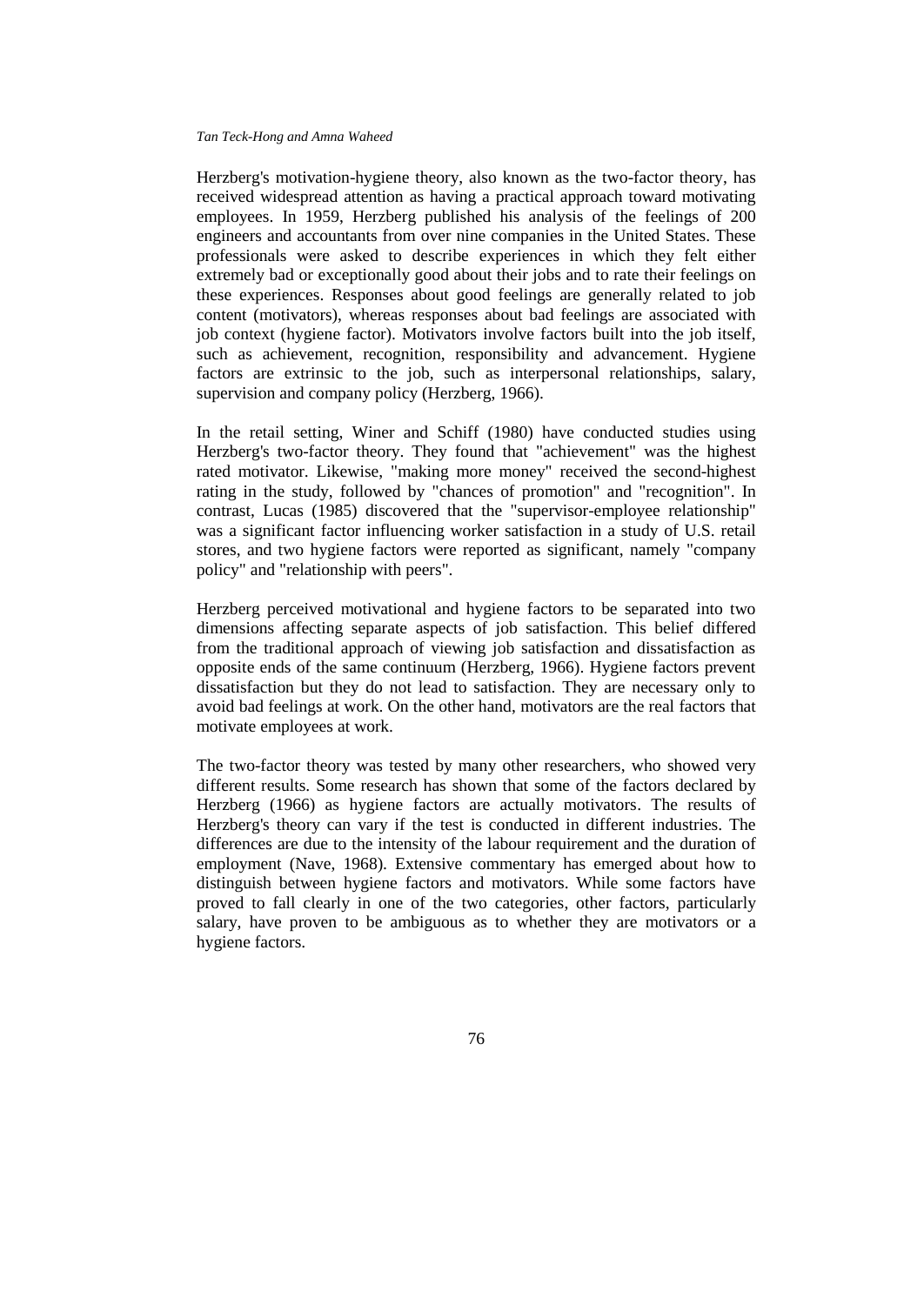#### **Job Satisfaction**

Job satisfaction is important to an organization's success. Much research has been conducted into ways of improving job satisfaction of workers in various sectors of the Malaysian economy, including the academic sector (Wong & Teoh, 2009; Noordin & Jusoff, 2009), the hotel sector (Abd. Patah, Radzi, Abdullah, Adzmy, Adli Zain, & Derani, 2009), the government sector (Yahaya, A., Yahaya, N., Arshad, & Ismail, 2009), the non-profit sector (Ismail & Zakaria, 2009), the naval sector (Mohd. Bokti & Abu Talib, 2009), and the automobile manufacturing sector (Santhapparaj, Srinivasan, & Koh, 2005). There has been relatively little research into the determinants of job satisfaction in the retail sector using Herzberg's two-factor theory. Therefore, this paper endeavours to address this literature gap.

Previous studies generally found that job satisfaction is associated with salary, occupational stress, empowerment, company and administrative policy, achievement, personal growth, relationship with others, and the overall working condition. It has been argued that an increase in job satisfaction increases worker productivity (Wright & Cropanzano, 1997; Shikdar & Das, 2003). As mentioned by Dunnette, Campbell and Hakel (1967) and Robbins (2001), job satisfaction is an emotional state in which a person perceives various features of his/her work or the work environment. Therefore, job satisfaction has a major effect on people's lives. Locke (1976) indicated that job satisfaction most commonly affects a person's physical health, mental health and social life. Moreover, Rain, Lane and Steiner (1991) wrote that job satisfaction is connected to life satisfaction, whereby people who are satisfied with their jobs will tend to be happy with their lives as well, and vice versa. Coster (1992) supported the view that work can have on people's lives. Furthermore, Breed and Breda (1997) indicated that job satisfaction may affect absenteeism, complaints, and labour unrest. Therefore, it is understood that satisfied workers will be much more productive and be retained within the organisation for a longer period, in contrast to displeased workers who will be less useful and who will have a greater tendency to quit their jobs (Crossman, 2003). More importantly, satisfied workers not only perform better but also provide better service to customers, which could result in improving customer satisfaction. According to Dawson (2005), employee satisfaction is associated with positive employee behaviour. It is undeniable that satisfied workers generate customers who are satisfied and loyal.

It is assumed that motivation and satisfaction are very similar and that, in many cases, they are considered to be synonymous terms. According to Hersey and Blanchard (1988), motivation and satisfaction are quite different from each another in terms of reward and performance. The authors pointed out that motivation is influenced by forward-looking perceptions about the relationship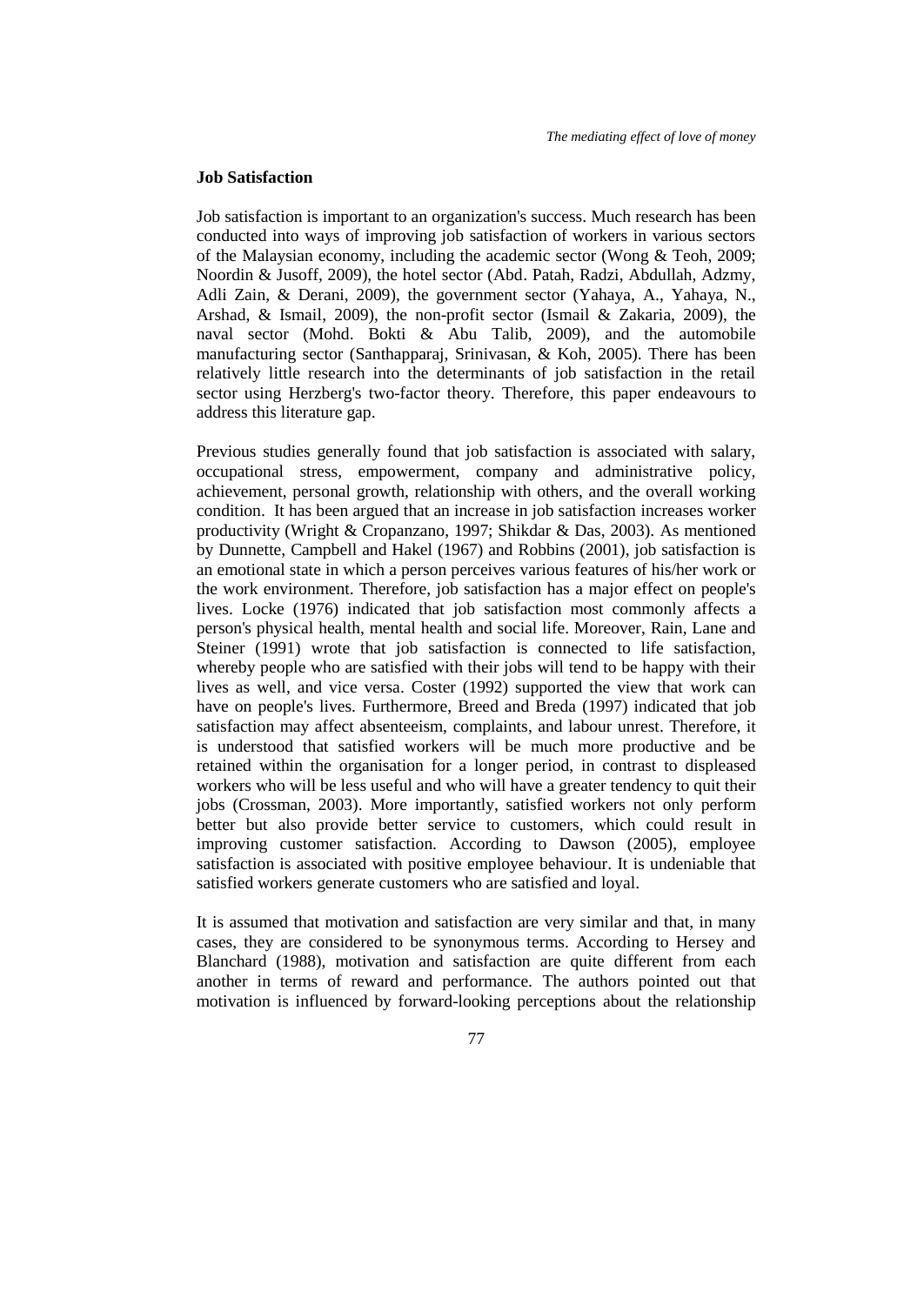between performance and rewards, whereas satisfaction involves how people feel about the rewards they have received. In other words, motivation is a consequence of expectations of the future while satisfaction is a consequence of past events (Carr, 2005). Huselid (1995) believes that if workers are not motivated, turnover will increase and employees will become frustrated and unproductive. Various other researchers who have investigated motivation and job satisfaction support this statement (Maidani, 1991; Tietjen & Myers, 1998; Robbins, 2001; Parsons & Broadbridge, 2006).

Under Herzberg's (1966) theory, workers who are satisfied with both motivation and hygiene factors would be top performers, and those who are dissatisfied with both factors would be poor performers. Christopher (2005) found no support for this, and his research concluded that Herzberg's results prove accurate only under his original methodology.

Theories of worker motivation address a model connecting job satisfaction, motivation and performance. Considerable importance is attached to these concepts, and there is a need for clarification on how satisfaction and motivation differ from each other. Job satisfaction is an emotional response accompanying actions or thoughts relating to work, whereas motivation is the process that activates behaviour. As satisfaction is an attitude, it is possible for a worker to be satisfied with his job but not be motivated. Hence, motivation and satisfaction are not synonymous with each other. It is vital to clarify the distinction between the concepts so that it is easier to understand that motivation leads to satisfaction, which ultimately leads to enhanced performance.

## **The Role of Salary, the Love of Money, and Pay Satisfaction**

It is undeniable that sales managers always use high salary to attract, retain and motivate workers. Robbins (2001) pointed out that money can be considered as "scorecard" through which workers can assess how much an organization values them. However, there have been quite a few nonconformist views on the role of salary. Kochan (2002) argued that money results only in temporary obedience from workers and that money does not transform workers' attitude and behaviour in the long term. He pointed out that money only motivates workers to seek further rewards and that, in the process, can undermine workers' intrinsic interest in their jobs.

Money may or may not motivate people. According to the contingency view, workers from different countries, age groups, income levels, career stages, and cultural backgrounds may rank the desire for money differently. As mentioned by Furnham (1994), the desire for money is rated higher by young workers in Far East and Middle East as compared with those in North America and South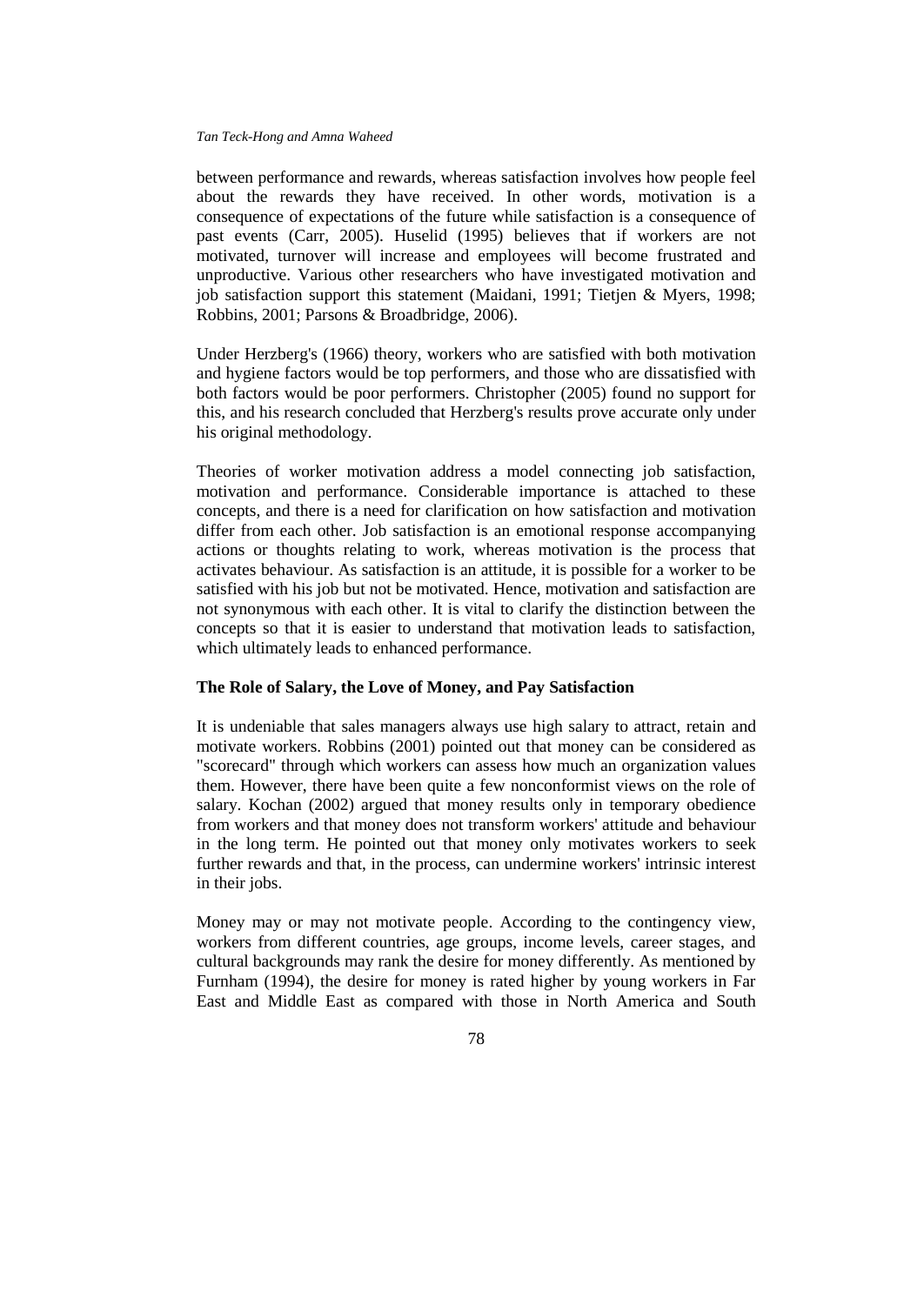America. Based on a study of 1,000 employees, Kovach (1987) showed that younger workers with low incomes are more concerned about money, whereas older workers with high incomes and management positions are motivated more by job security, interesting work and recognition.

Under Maslow's hierarchy of needs theory, salary is associated with the lowerlevel needs, such as physical and security needs. Maslow (1954) stated that once the lower-order needs are met, higher-order needs will become most important. Thus, additional salary increases do not motivate employees any further. To improve job satisfaction and performance level of workers, managers must work on motivators by providing opportunities for career advancement and development, as workers value motivators more than hygiene factors (Ramlall, 2004).

As indicated in most of the literature, salary plays an important role in motivating salespeople. However, the strength of the relationship between salary and job satisfaction may be influenced by a mediator. The mediator may serve to clarify and explain how and why such relationships occur. The concept of love of money was introduced by Tang et al. (2004), who argued that the love of money reflects an employee's wants and values, and stated that someone who values money highly will be satisfied with his salary and ultimately his job when he receives a desired raise. Sloan (2002) mentioned that a person never has enough money and wants to have more money as having money is considered to be the most important goal in life.

According to Lawler (1973), employees' pay satisfaction usually influences their job satisfaction. Tang et al. (2004) found that pay satisfaction is a part of job satisfaction, which could lead to higher worker productivity. Workers are inspired to achieve more and to give full effort only if they are satisfied with their pay. Lawler (1973) reported that absenteeism can result when pay dissatisfaction is present. According to Mani (2002), workers who were absent from their works frequently were not satisfied with their pay, whereas 69% who were absent once or more in six months were not satisfied with their pay.

Based on the discussion above, there are two research questions for this paper. The first research question is to determine job satisfaction of sales personnel by using Herzberg's two-factor theory. The second research question is to assess whether the love of money mediates the relationship between job satisfaction and money.

## **Research Question 1:**

Which of Herzberg's motivation-hygiene factors is valued more by salespeople in Malaysia?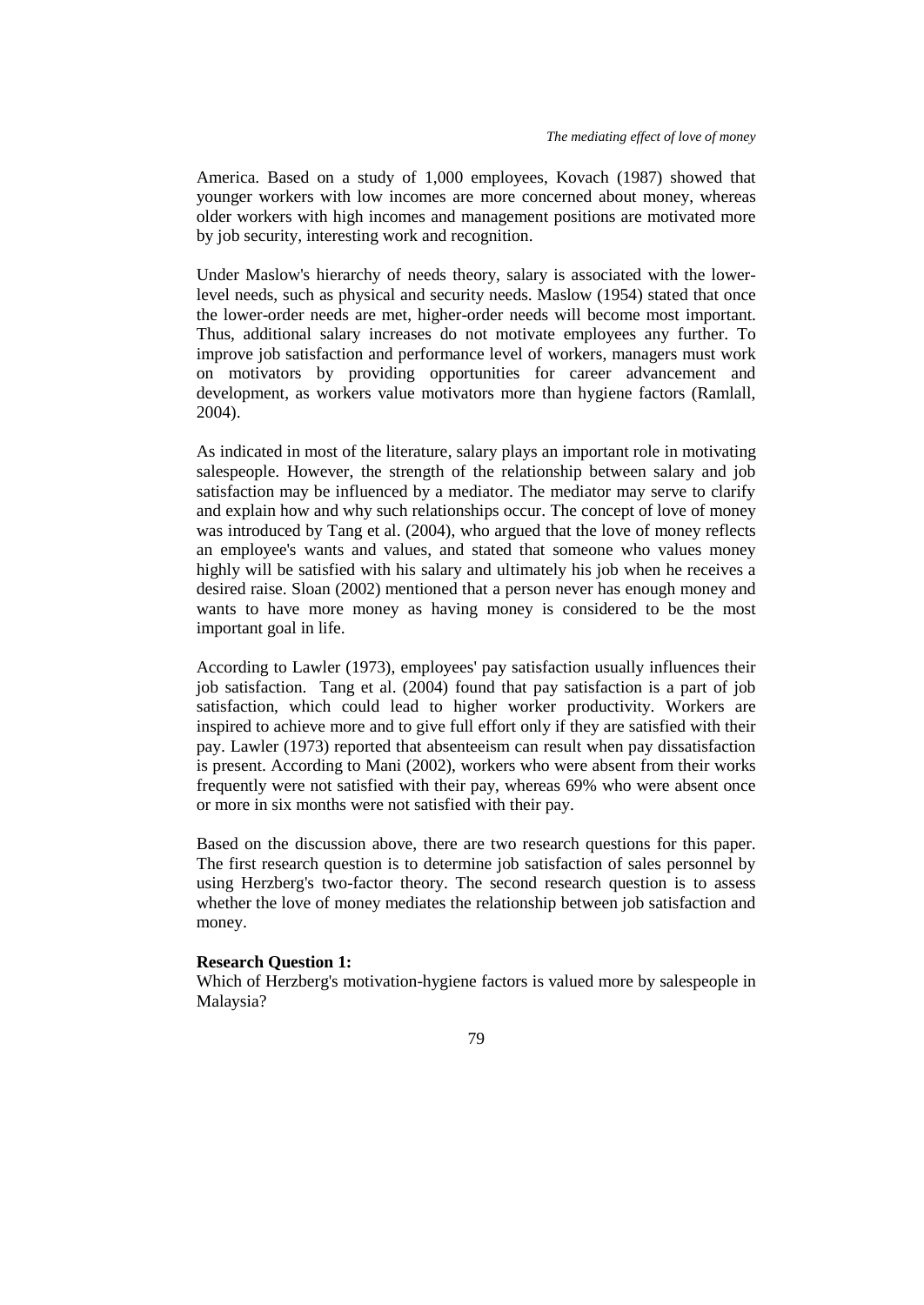#### **Research Question 2:**

To what extent does love of money mediate the relationship between money and job satisfaction?

## **METHODOLOGY**

In this study, 180 sales personnel from women's clothing stores in the shopping mall of Bandar Sunway in the state of Selangor were administered a questionnaire after they had been selected through convenience sampling. Of the 180 questionnaires, 152 were found to be useful for analysis. The other 28 questionnaires contained incomplete information.

The questionnaire, written in English, was handed to the salespeople at their place of work. Researchers did not ask permission from the store manager to conduct the survey. The questionnaire included a series of statements and the respondents were asked to indicate their degree of agreement with each statement. Responses were scored on a five-point scale: 1 for "strongly disagree", 2 for "disagree", 3 for "neutral", 4 for "agree", and 5 for "strongly agree". All questions used in the survey pertaining to determinants of job satisfaction were derived from Ewen, Smith, and Hulin (1966), Graen (1966), Sergiovanni (1966), House and Wigdor (1967), Lindsay, Marks, and Gorlow (1967), Maidani (1991), Pizam and Ellis (1999), Klassen, Usher, and Bong (2010), and Tang et al. (2004).

Linear regression analysis was performed to test the relationship between Herzberg's motivation-hygiene factors and job satisfaction. Further analysis was performed to assess to what extent the love of money mediates the relationship between money and job satisfaction. According to Baron and Kenny (1986), testing for mediation involves a four-step process. First, the relationship between the predictor variable and the criterion variable is examined to determine whether those two variables are correlated. Second, the relationship between predictor and mediator variables were examined to determine whether those variables correlate. Third, the relationship between the mediator and the predictor on the criterion variable, controlling for the predictor, is assessed to establish the effect of the mediator on the criterion variable. Fourth, the effect of the predictor on the criterion variable, controlling for the mediator, is examined to determine whether the mediator completely or partially mediates the relationship between the predictor and the criterion variable. The effects in both step 3 and 4 are estimated in the same equation to determine whether the beta levels change. If all four of these steps are fulfilled, then the mediator completely mediates the predictorcriterion relationship. If only the first three steps are satisfied, then partial mediation is shown.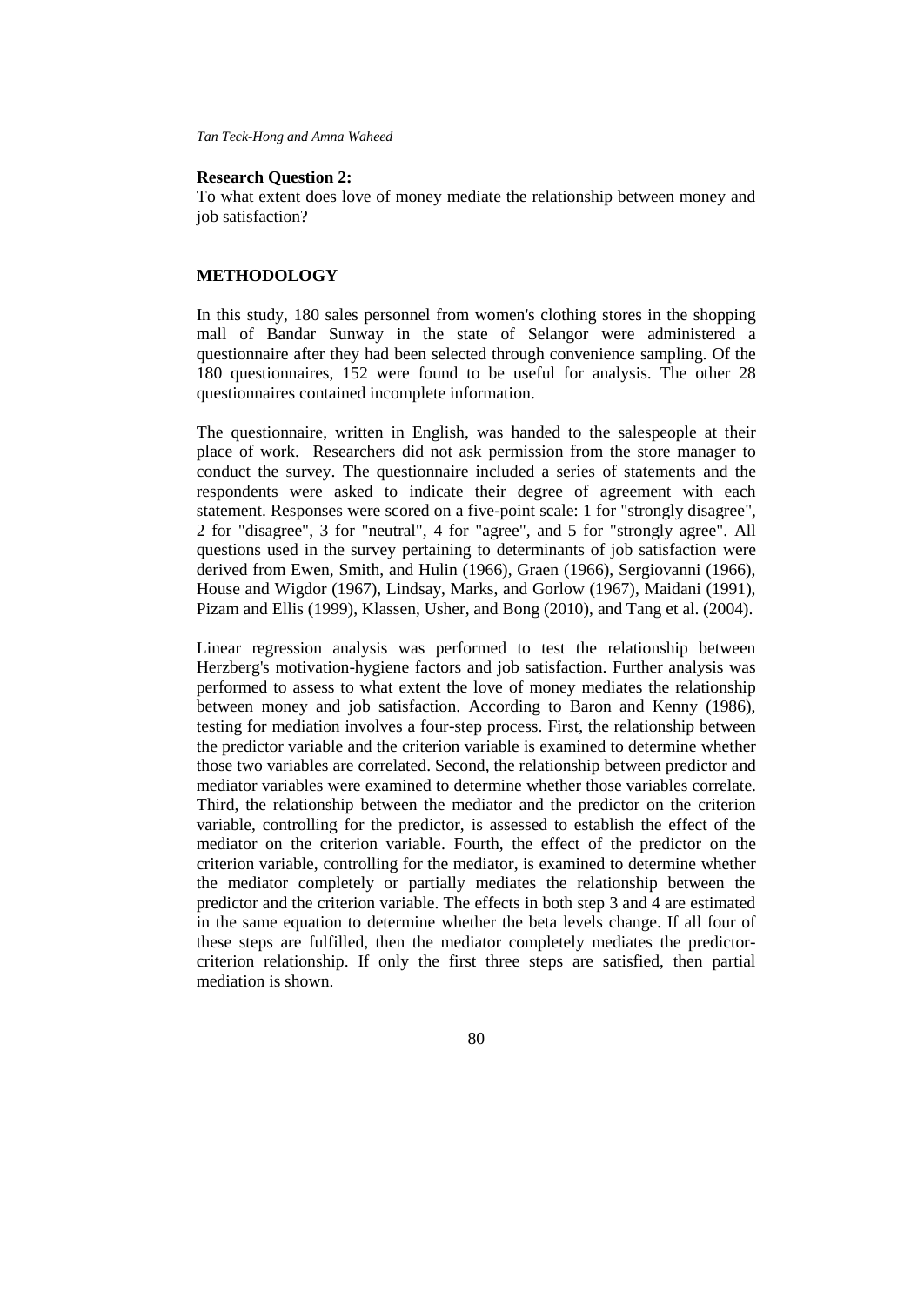Motivation levels of participants were measured using the scales developed by Ewen et al. (1966), Graen (1966), Sergiovanni (1966), House and Wigdor (1967), Lindsay et al (1967), Maidani (1991), and Pizam and Ellis (1999). For each factor, several questions were asked in order to compute an average and to enhance the accuracy of the measure. A person's attachment to money was measured using eight items and employees' satisfaction with their pay was measured using three items. Both of those scales were adopted from Tang et al. (2004). Job satisfaction was measured using four items from Klassen et al. (2010) (see Appendix 1).

### **ANALYSIS AND RESULTS**

A reliability test was performed to check the consistency and accuracy of the measurement scales. Table 1 shows that the results of Cronbach's coefficient alpha were satisfactory (between 0.70 and 0.84), indicating questions in each construct are measuring a similar concept. As suggested by Cronbach (1951) and Nunnally (1978), the reliability coefficients between 0.70–0.90 are generally found to be internally consistent.

Table 1 *Testing reliability with Cronbach's coefficient alpha*

| The job satisfaction factors   | Number of items | Cronbach's alpha |
|--------------------------------|-----------------|------------------|
| Achievement (AC)               | 3               | 0.70             |
| Recognition(R)                 | 3               | 0.71             |
| Advancement (AD)               | 2               | 0.70             |
| Work Itself (W)                | 3               | 0.72             |
| Growth(G)                      | 3               | 0.71             |
| Company Policy (P)             | 3               | 0.72             |
| Security at Work (S)           | 3               | 0.76             |
| Relations with Peers (RP)      | 3               | 0.80             |
| Money Factor (M)               | 2               | 0.84             |
| Relations with Supervisor (RS) | 3               | 0.74             |
| Working Conditions (WC)        | 2               | 0.80             |
| Love Of Money Scale (LM)       | 8               | 0.84             |
| Pay Satisfaction (PS)          | 3               | 0.80             |
| Job Satisfaction (JS)          | 4               | 0.75             |

Table 2 shows the profile of respondents in terms of gender, age, ethnicity, education level, number of years of work experience, and monthly income. Of the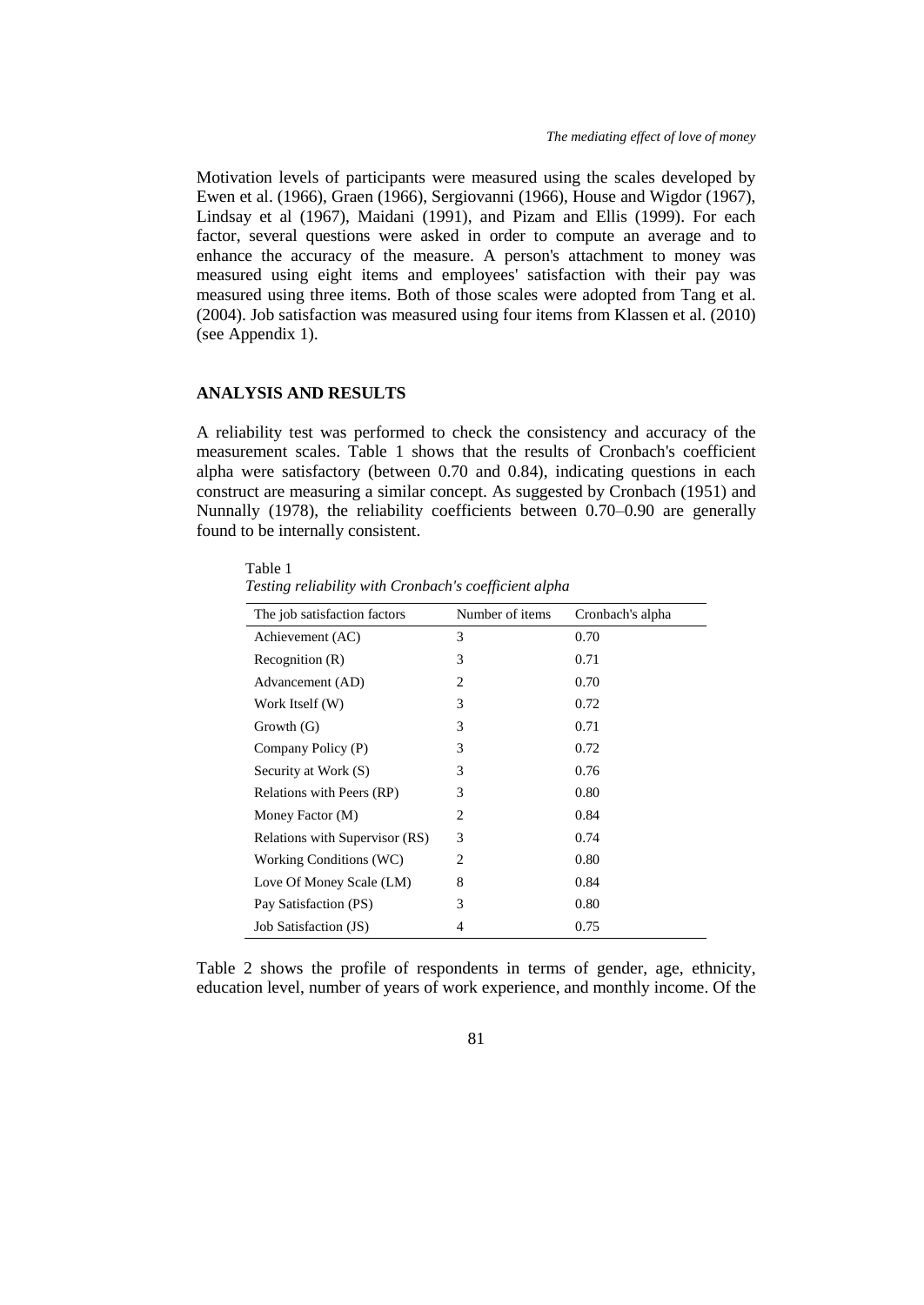152 respondents, 91 were men (59.9%) and 61 were women (40.1%). In terms of age, 73% of the respondents were between 15 and 24 years of age, 22% in the 25–35 age range, 3.3% in the 35–44 age range, and 1.3% aged 45 and above. Most respondents were Chinese (46%), followed by Malays (32.2%), and Indians (21.3%). The education level of 76.3% of the respondents was below an undergraduate degree. In terms of number of years of work experience, most of the respondents had 5 years or less (79.6%), followed by 6–10 years (16.5%), and 10 years or above (3.9%). As for the monthly income, 39.5% of the respondents earned between RM1,000 and RM2,000, 37.5% earned less than RM1,000, and 23% earned RM2,000 and above. In this survey, respondents were generally young and had received only a primary or secondary education, which is quite similar to the profile of the respondents in the study of Parsons and Broadbridge (2006). Because about three-fourths of the respondents were less than 25 years old, the analysis may not be generalizable to the whole population of sales personnel. Older salespeople may differ from their younger colleagues in attitudes, beliefs, behaviour, and attributes related to motivation and job satisfaction.

Table 2 *Characteristics of the respondents*

| Respondents' characteristics | Number         | Percentages |
|------------------------------|----------------|-------------|
| Gender                       |                |             |
| Male                         | 91             | 59.9%       |
| Female                       | 61             | 40.1%       |
| Age                          |                |             |
| $15 - 24$                    | 111            | 73%         |
| $25 - 35$                    | 34             | 22%         |
| $35 - 44$                    | 5              | 3.3%        |
| 45 and above                 | $\overline{c}$ | 1.3%        |
| Race                         |                |             |
| Malay                        | 49             | 32.2%       |
| Chinese                      | 70             | 46%         |
| Indian                       | 32             | 21.3%       |
| <b>Education</b>             |                |             |
| Below Bachelor's degree      | 117            | 76.3%       |
| Bachelor's degree and above  | 35             | 23.7%       |

(*continued*)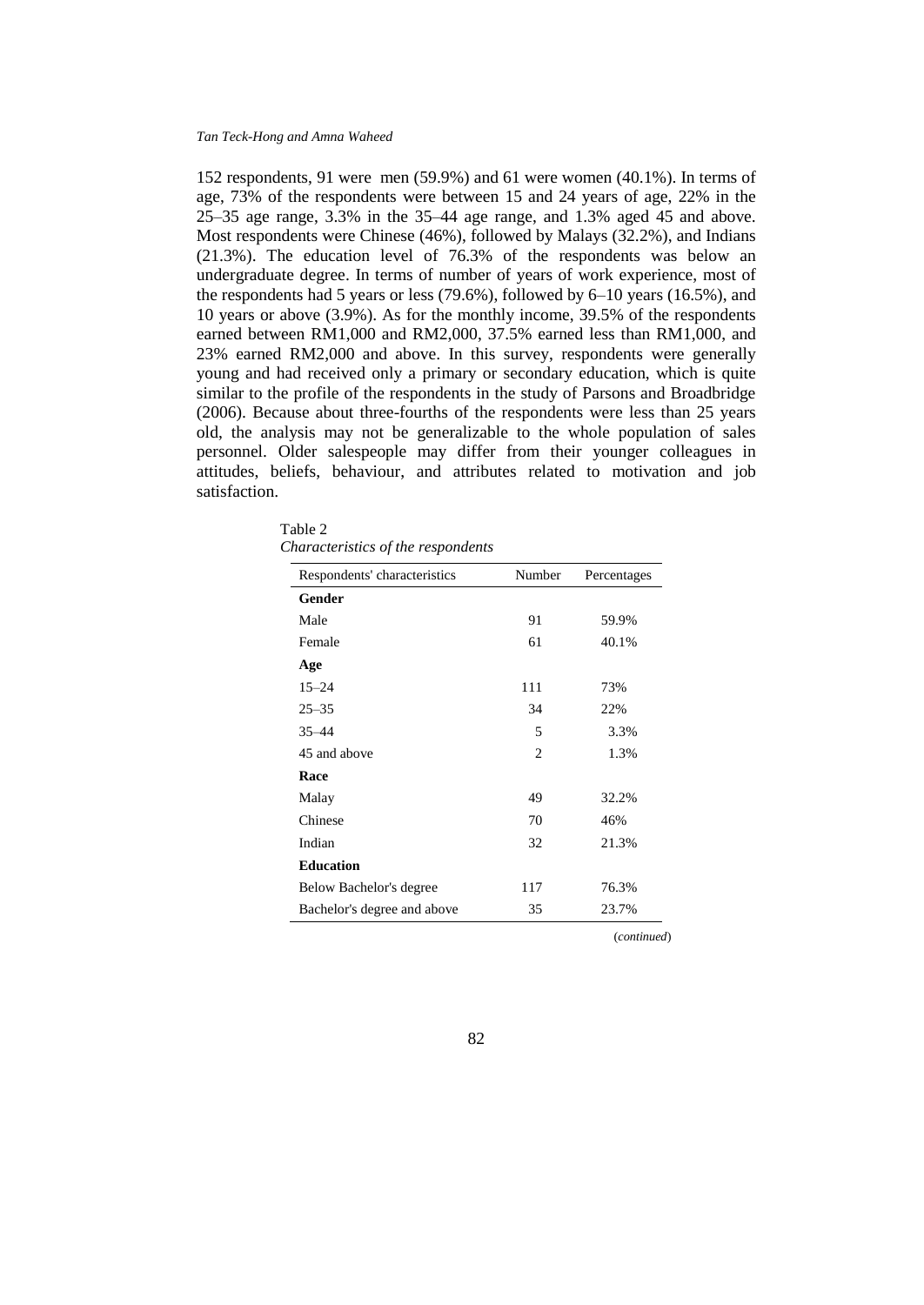| Table 2 (continued) |  |
|---------------------|--|
|---------------------|--|

| Respondents' characteristics | Number | Percentages |
|------------------------------|--------|-------------|
| <b>Years of Experience</b>   |        |             |
| $0-5$ years                  | 121    | 79.6%       |
| $6-10$ years                 | 25     | 16.5%       |
| 10 and above                 | 6      | 3.9%        |
| <b>Income</b>                |        |             |
| Below RM1000                 | 57     | 37.5%       |
| RM1000-2000                  | 60     | 39.5%       |
| RM2000 and above             | 35     | 23%         |

Table 3 presents the correlation matrix of the motivational factors and job satisfaction. Work itself ( $r = 0.271$ ) and recognition ( $r = 0.055$ ) correlated in a statistically significant manner with job satisfaction at the 0.01 level, while only achievement  $(r = -0.135)$  was significantly correlated to job satisfaction at the 0.05 level. As far as hygiene factors are concerned, company policy  $(r = 0.017)$ , relationship with peers  $(r = 0.381)$ , money  $(r = 0.383)$ , and working conditions  $(r = 0.376)$  were significantly and positively associated with satisfaction.

Table 3 *Correlation analysis*

|               | JS                   | AC                   | AD        | W                        | R                    | G           | P         | RP          | S        | <b>RS</b> | M        | WC |
|---------------|----------------------|----------------------|-----------|--------------------------|----------------------|-------------|-----------|-------------|----------|-----------|----------|----|
| JS            |                      |                      |           |                          |                      |             |           |             |          |           |          |    |
| AC            | $-.135$ <sup>*</sup> |                      |           |                          |                      |             |           |             |          |           |          |    |
| AD            | .100                 | $-.023$              |           |                          |                      |             |           |             |          |           |          |    |
| W             | $.271$ **            | $-.079$              | .134      |                          |                      |             |           |             |          |           |          |    |
| R             | $.055***$            | $.308**$             | $.208**$  | .023                     |                      |             |           |             |          |           |          |    |
| G             | .068                 | $.197***$            | $.232**$  | .091                     | $.282***$            |             |           |             |          |           |          |    |
| P             | $.017***$            | .059                 | $.344***$ | .022                     | .060                 | $.198***$   |           |             |          |           |          |    |
| $\mathbf{RP}$ | $.381***$            | $.189***$            | $.199***$ | $.371***$                | $-.086$              | $.397**$    | $.298**$  |             |          |           |          |    |
| S             | $-.018$              | $-.260"$             | .060      | $-336^{\degree}$<br>-194 | $-.094$              | .182"       | $.597**$  | $-.079$     |          |           |          |    |
| <b>RS</b>     | .084                 | $.152$ <sup>*</sup>  | .095      |                          | $.190**$             | .029        | $.355$ ** | $-.068$     | $.209**$ |           |          |    |
| M             | .383**               | $-.144$ <sup>*</sup> | $.346**$  | $.239^{**}$              | $.221$ **            | $.213^{**}$ | $.164*$   | .075        | $-.143"$ | .146      |          |    |
| WC            | $.376^{**}$          | $-.180$ <sup>*</sup> | .017      | .360**                   | $-.207$ <sup>*</sup> | $.235***$   | .067      | $.279^{**}$ | .007     | .161      | $.320**$ |    |

*Note:* \* Correlation is significant at the 0.05 level (1-tailed); \*\* Correlation is significant at the 0.01 level (1tailed)

Regression analysis was conducted to determine the relationship between Herzberg's two-factor theory and job satisfaction in Malaysia. To assess whether the regression analysis suffers from multicollinearity, the variance inflation factor (VIF) was calculated. As indicated in Table 4, all VIF values are less than 5, indicating there is no multicollinearity problem in the model. The results suggested that 54% of the variance in job satisfaction in Malaysia could be explained by Herzberg's motivational and hygiene factors. The F-ratio of 14.90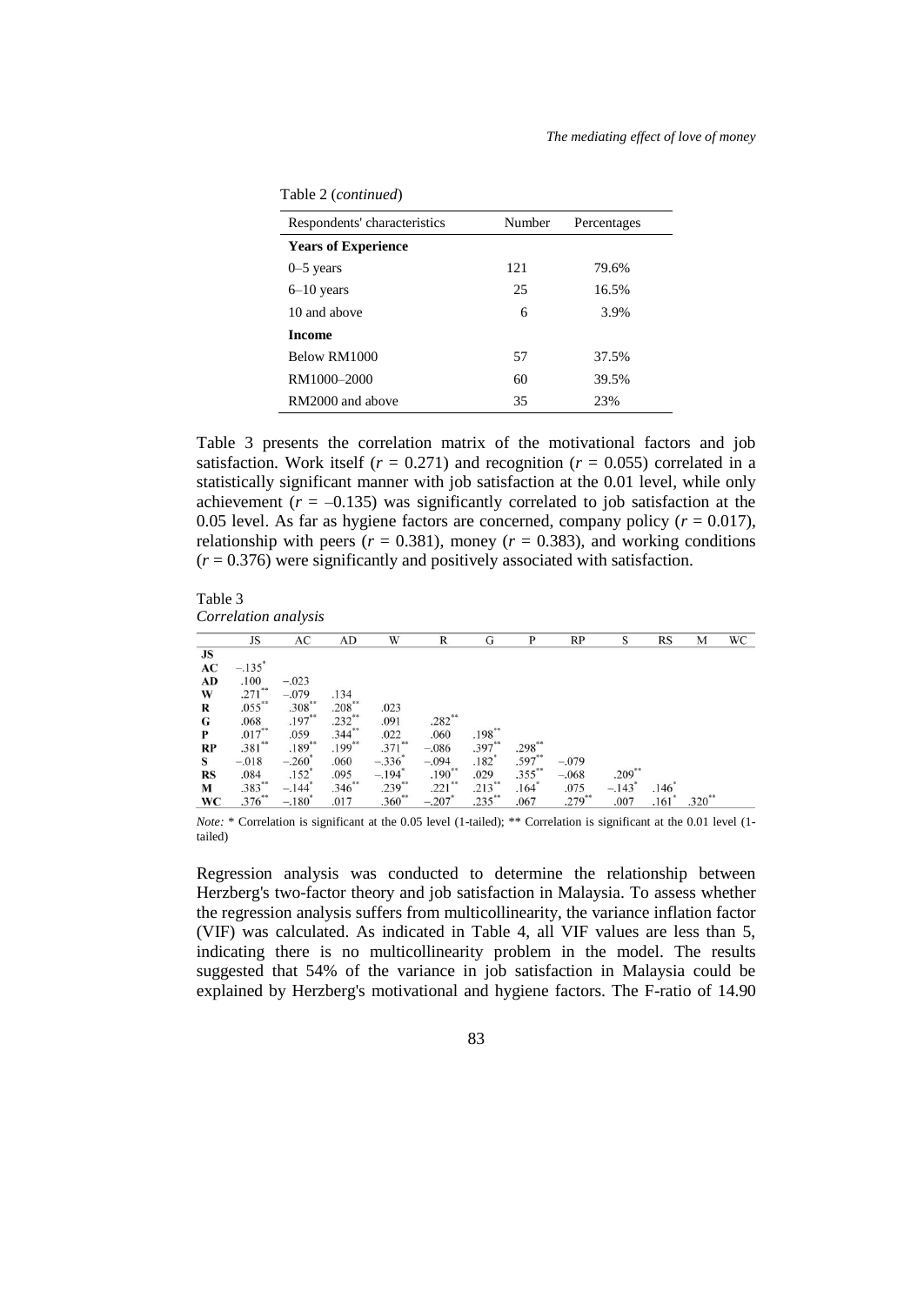$T = 1.1 - 4$ 

 $(p = 0.00)$  indicated that the regression model of work motivation and satisfaction on the motivational variables assessed was statistically significant. The results also revealed that only four of the ten motivational variables were found to be significant in the Malaysian context. The analysis demonstrated that the most significant motivational variable of job satisfaction was the working conditions, indicating that salespeople value most the working environment provided by sales managers. Recognition was the second significant factor, followed by company policy, and the money factor. Of four main motivational variables of salespeople in Malaysia, only recognition was a significant motivator. The evidence is sufficient to conclude that hygiene factors are more effective than motivators in motivating salespeople in Malaysia.

| Motivational factors    | B        | Std. error | $\boldsymbol{t}$ | VIF   |
|-------------------------|----------|------------|------------------|-------|
| AC                      | .063     | .113       | .563             | 1.758 |
| R                       | $.241*$  | .100       | 2.416            | 1.543 |
| AD                      | .039     | .089       | .440             | 1.637 |
| W                       | .067     | .088       | .759             | 1.601 |
| G                       | .019     | .091       | .215             | 1.736 |
| P                       | $.215*$  | .094       | 2.283            | 2.745 |
| S                       | $-.060$  | .085       | $-.702$          | 2.572 |
| RP                      | $-.059$  | .060       | $-.984$          | 1.754 |
| <b>RS</b>               | $-0.14$  | .073       | $-.191$          | 1.574 |
| M                       | .199**   | .073       | 2.711            | 1.803 |
| WC                      | $.262**$ | .091       | 2.888            | 1.555 |
| $\mathbf{F}$            | 14.9     |            |                  |       |
| $\mathbb{R}^2$          | .540     |            |                  |       |
| Adjusted $\mathbf{R}^2$ | .504     |            |                  |       |

| 1 avit 4 |                                                            |  |  |
|----------|------------------------------------------------------------|--|--|
|          | Regression analysis (Dependent variable: Job Satisfaction) |  |  |

*Note:* \*significant at the 0.05 level (1-tailed); \*\* significant at the 0.01 level (1-tailed)

Similarly, the problem of multi-collinearity was addressed before performing mediation analysis. Again, VIF values are less than 5 for the variables of money (M), love of money (LM), and pay satisfaction (PS). As shown in Table 4, money was one of the significant factors in motivating salespeople in terms of job satisfaction. However, there is a need to delve more deeply into the reasons that salespeople place such high importance on money. To provide a clearer picture of the role of salary, the general test for mediation was performed to examine whether there is a mediating variable affecting the relationship between the money factor and job satisfaction. As indicated in literature, the love of money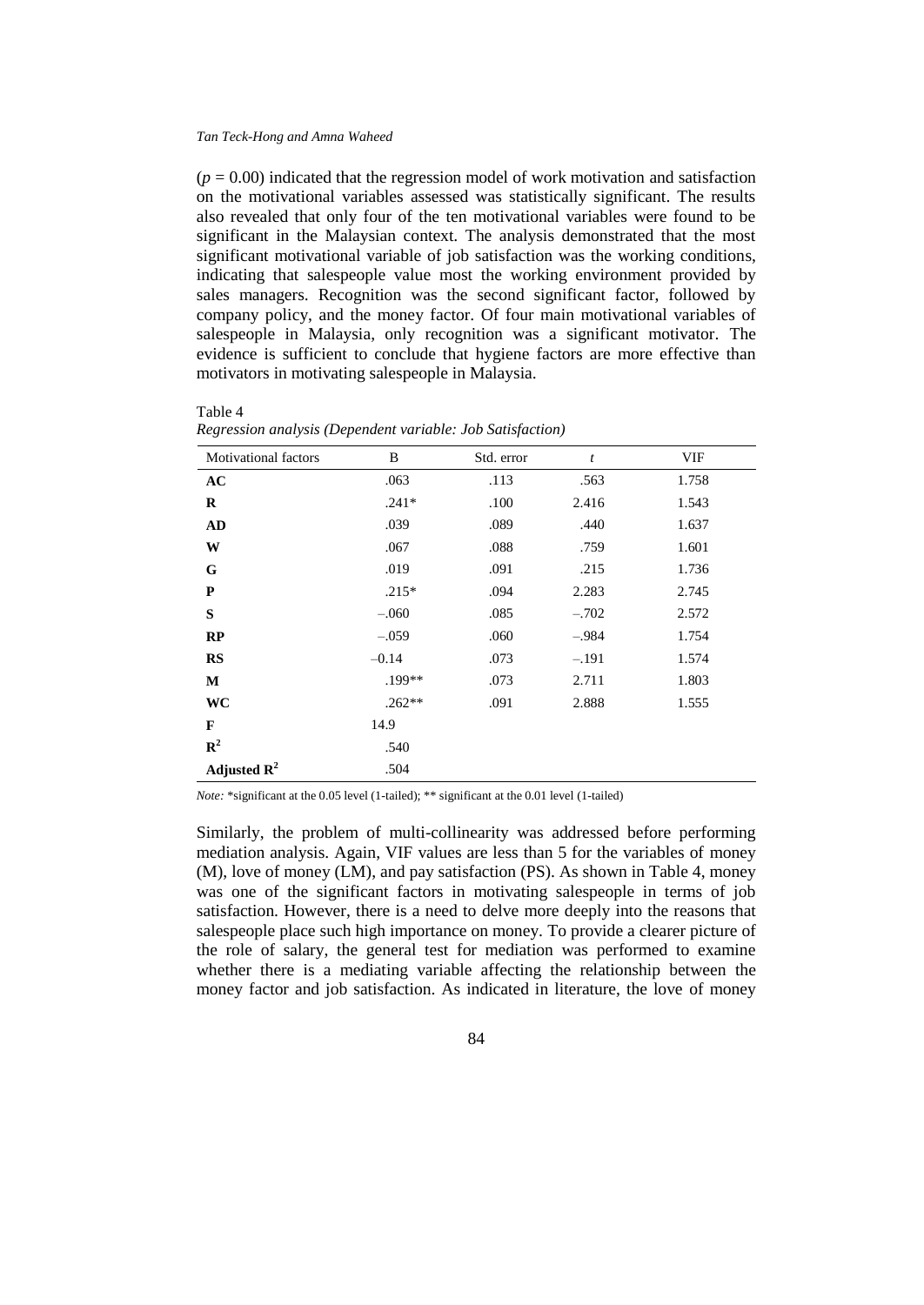may explain why there is a strong relationship between money and job satisfaction. Based on Tang et al. (1992), pay satisfaction was used in this study to indicate job satisfaction. As pointed out by Lawler (1973), pay satisfaction usually influences the job satisfaction of workers.

Following Baron and Kenny (1986), mediation analysis was used to assess whether the love of money mediates the relationship between money and pay satisfaction. The results in Table 5 show that money was significantly and positively related to pay satisfaction (significant at  $\lt$  0.01). The results of the regression test of money (predictor) on love of money (mediator) showed that money significantly correlated with love of money at the 0.05 level. The results also showed that the effect of love of money (mediator) on pay satisfaction (criterion) was significant at the 0.05 level after controlling for the money variable (predictor). Finally, the effect of money (predictor) on pay satisfaction (criterion), controlling for the love of money (mediator), was also statistically significant. As a result, it is reasonable to believe that the love of money may explain why there is a relationship between the money factor and job satisfaction among salespeople in the retail sector. In this survey, salespeople who value money highly are satisfied with their salary and job when they receive a desired raise.

#### Table 5

*Testing love of money (LM) as a mediator on the relationship between money (M) and pay satisfaction (PS)*

|    | DV: PS         |       | DV: LM   | DV: PS |              |       |
|----|----------------|-------|----------|--------|--------------|-------|
|    | (w/o mediator) |       |          |        | (w mediator) |       |
|    | B              |       | B        |        | B            |       |
| М  | $0.510**$      | 7.234 | $0.137*$ | 2.496  | $0.168*$     | 2.042 |
| LM |                |       |          |        | $0.21**$     | 2.638 |

*Note:* \*. significant at the 0.05 level; \*\* significant at the 0.01 level)

## **DISCUSSION**

This paper examines what motivates sales personnel in the retail industry in Malaysia and examines their level of job satisfaction as a result of Herzberg's hygiene factors and motivators. The first research question addresses whether motivators actually do lead to job satisfaction, as proclaimed by Herzberg in his study on sales personnel in Malaysia, and addresses whether hygiene factors contribute to job satisfaction.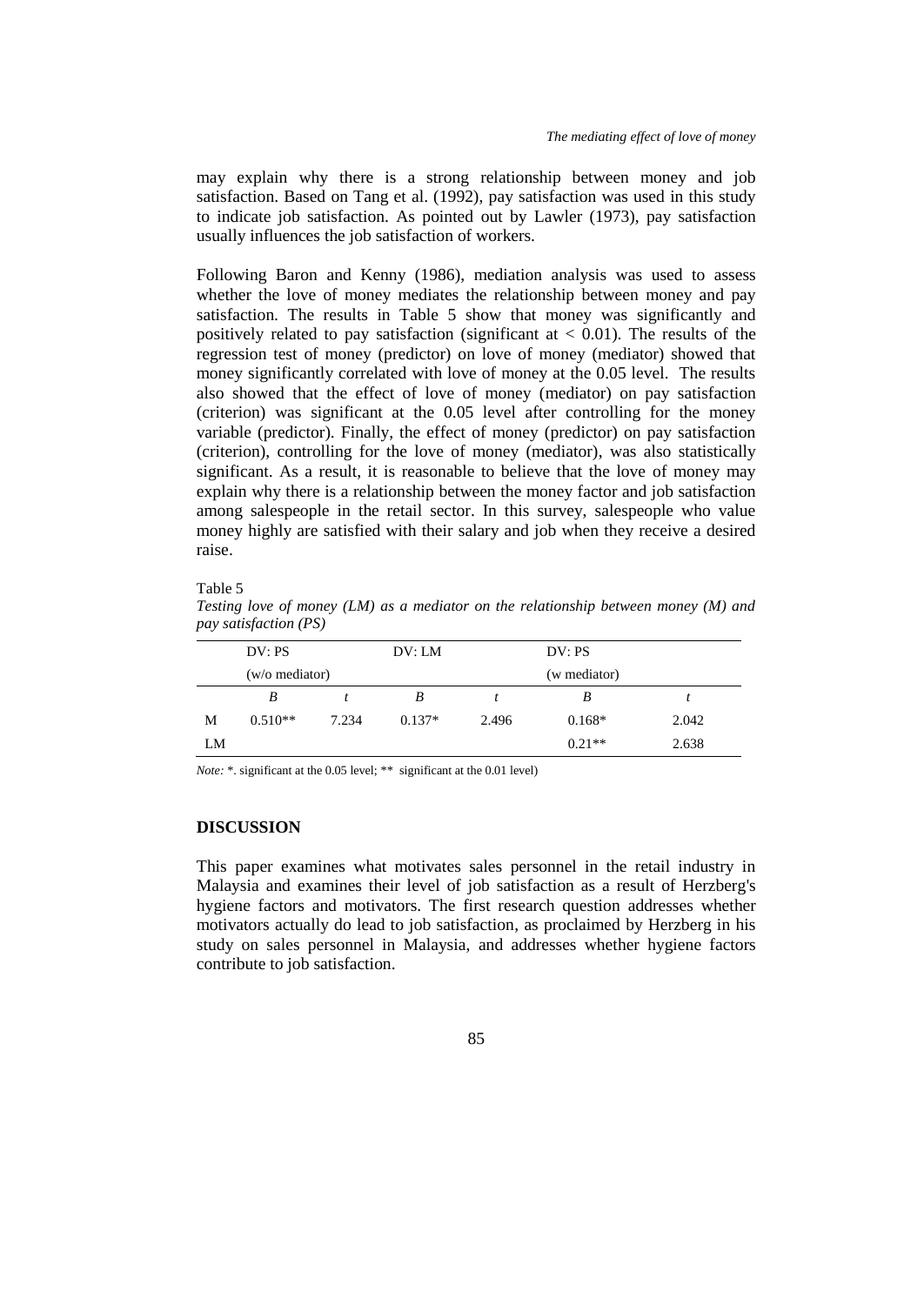The results obtained reveal that only four of the 11 determinants are found to be significant in the context of Malaysian retail workers. Contrary to the finding of Herzberg (1966), the analysis demonstrates that the strongest motivation factor with the highest significance level on job satisfaction in the women's clothing store was the working conditions, which is a hygiene factor. It was observed that retail outlets in the surveyed mall are air-conditioned and have music playing and that salespeople deem the stores to be comfortable. In line with the findings of Winer and Schiff (1980) and Lucas (1985), recognition, company policy, and the money factor seem to be important factors in motivating sales personnel in this survey. Of four significant factors, only recognition is a motivator as defined by Herzberg's two-factor theory. Therefore, it is observed that hygiene factors dominate the motivators in terms of job satisfaction among sales personnel in Malaysia. This observation is supported by Islam and Ismail (2008). They say that compared with American workers, Malaysian workers are generally more concerned about hygiene factors (money and working conditions) than about motivators (full appreciation of work done). Similar findings are also reported in Bangkok (Sithiphand, 1983) and Yemen (Al-Mekhlafie, 1991).

This study observes the importance of money in the lives of sales personnel. The second research question examines whether the love of money mediates the relationship between money and pay satisfaction among employees in the retail sector. Similar to the findings of Tang et al. (2004), the love of money appears to be identified as a mediator influencing the relationship between money and job satisfaction. Sales personnel generally are not the highest paid people in Malaysia, and they may experience pay compression even if they have been in service for a long time.

## **CONCLUSIONS AND RECOMMENDATIONS**

Salespeople in Malaysia place greater emphasis on hygiene factors than motivators, namely working conditions, money and company policy. Among the motivators defined by Herzberg, only one – recognition – was found to be significant in this survey. The study also found that the love of money has a mediating effect on the relationship between money and job satisfaction. These findings suggest that any retail organization in Malaysia preparing a reward scheme may need to consider the four motivational factors of working conditions, recognition, company policy, and money and emphasize them over other motivational factors. Those four factors can be used to help improve job satisfaction, productivity and performance of salespeople.

The main implication of this study is that sales managers and supervisors need to keep salespeople happy and take care of workers' concerns and needs. Satisfied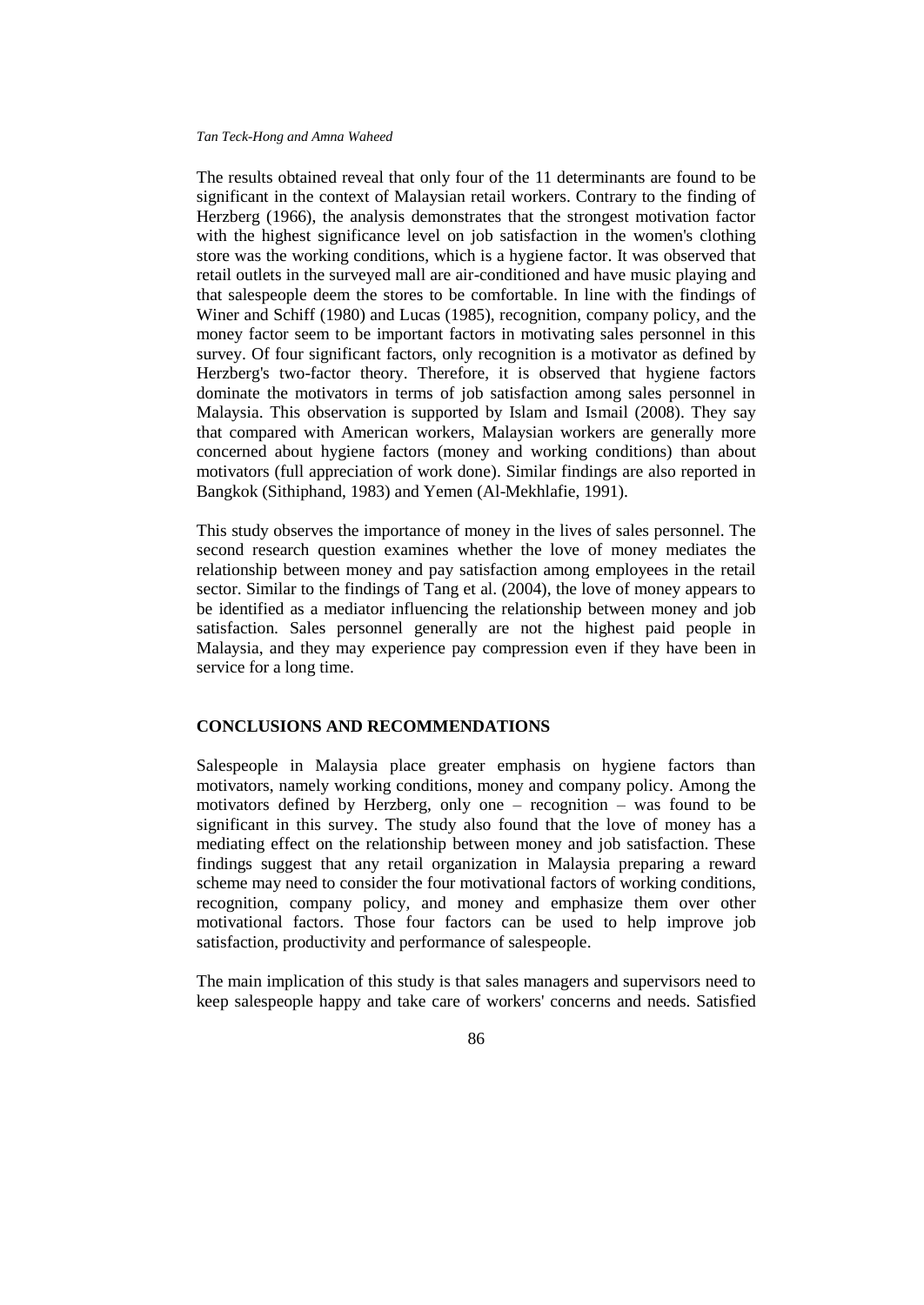salespeople will talk about how great their job is and they will perform better in their jobs. That will result in retailers making higher profits due to customer satisfaction. Additionally, if retailers improve working conditions, employee turnover will be lower, which, in turn, will reduce the considerable costs that retailers incur in training new salespeople. The importance of money to salespeople in the Malaysian retail sector is clearly shown in this study. Sales managers and supervisors should consider:

- 1. Providing salespeople with a flexible working schedule
- 2. Linking the performance of salespeople with the appropriate monetary rewards and incentives
- 3. Providing salespeople with opportunities to grow in their job

In addition, the morale of salespeople can be improved if company policy toward salespeople is productive. A good policy can exert significant influence on how salespeople perform their jobs. For example, a company needs to build a strong sales culture as the first step to improving performance. Without the right sales culture, sales managers will not build a powerful sales force. In many smaller retail companies, the sales leader does not know how to build a sales force and relies heavily on hiring experienced salespeople in the hope that they will build the company. In mid-size and large-size retailers, the typical culture is "nothing matters but results". Most of these sales managers want results but they do not adequately train or motivate the salespeople. If a company develops a strong sales culture, sales leaders and salespeople can work together successfully to achieve the company's goals. The results discussed here indicate that workers can be concurrently intrinsically and extrinsically motivated. With that in mind, managers should use a mixture of methods – including monetary rewards, praise and recognition – to effectively motivate workers and promote job satisfaction.

### **LIMITATIONS AND FUTURE RESEARCH**

Given the scarcity of empirical studies on the Malaysian retailing industry, there is a need to undertake more research addressing the motivations of sales personnel. Although quantitative research was used in this study, it is believed that qualitative research would be beneficial in helping to enhance our understanding of how salespeople are motivated. Observing employee behaviour and interviewing employees can enable researchers to gain insight that typically is difficult to acquire through quantitative analysis.

The findings obtained from the questionnaire administered in this study are limited by the perceptions and opinions of the respondents. It is assumed that the respondents have answered the questions accurately and honestly. The findings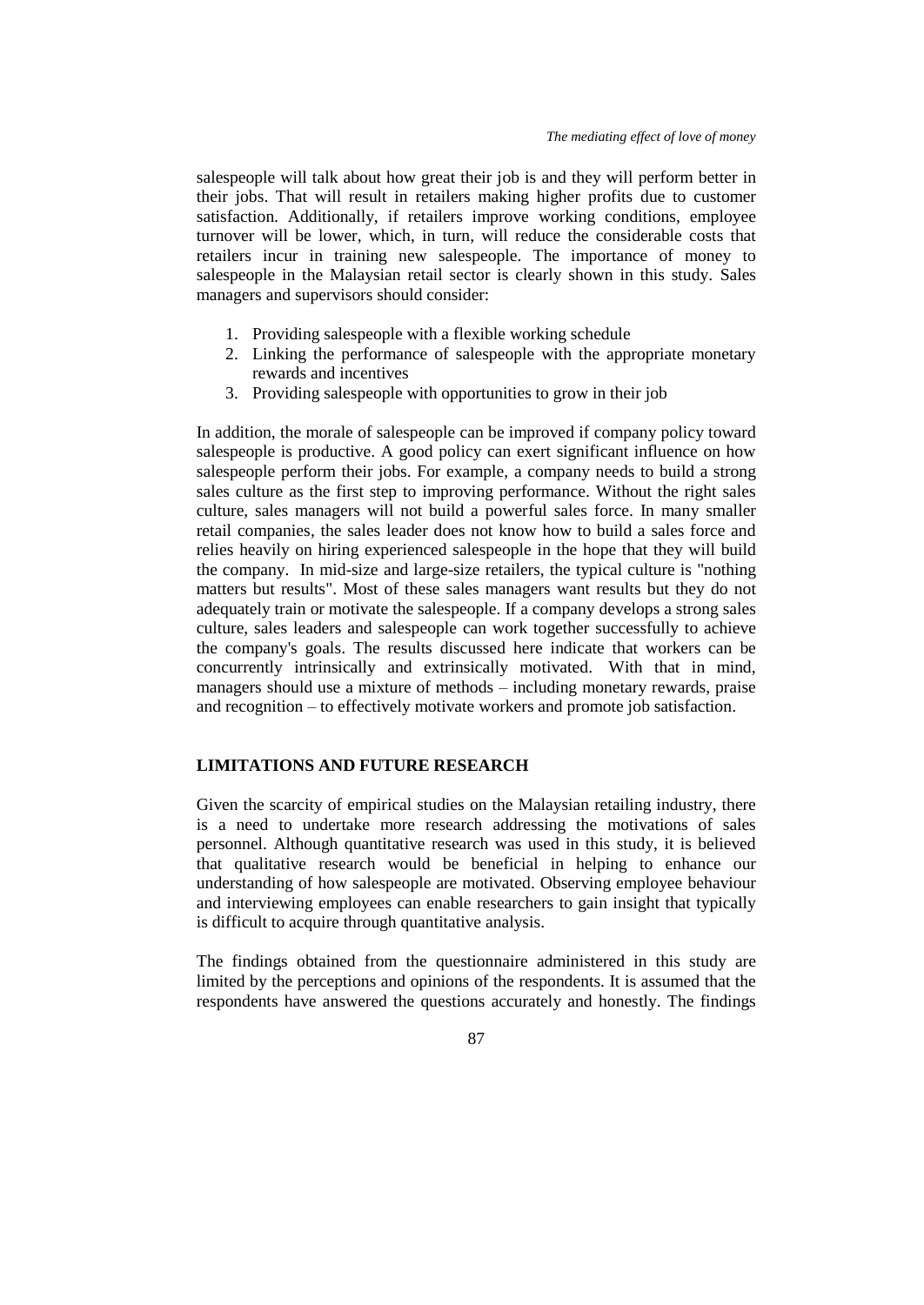apply only to sales personnel in Bandar Sunway in Selangor. This means that the results may not be generalizable to other regions in Malaysia. Future research needs to obtain information relating to sales personnel in other regions of Malaysia to permit a comparison of perceptions and expectations from salespeople throughout Malaysia. Additionally, further research could include a study comparing job satisfaction levels of salespeople in Malaysia and other countries.

Another concern is that the questionnaires used in this study were available only in English. Although the respondents could understand English, it is recommended that in the future the questionnaire be translated into Malay, Chinese and Tamil to minimize the risks of misunderstanding and misinterpretation that might influence the results.

It also must be noted that the research focuses only on Herzberg's theory. It is recommended that future research explore other factors of motivations such as feedback, leadership styles and employee confidence to see whether they could result in any increased variance in motivation and satisfaction.

### **REFERENCES**

- Abd. Patah, M. O. R., Radzi, S. M., Abdullah, R., Adzmy, A., Adli Zain, R., & Derani, N. (2009). The influence of psychological empowerment on overall job satisfaction of front office receptionists. *International Journal of Business and Management*, *4*(11), 167–176.
- ACNielsen. (2006). Asia Pacific retail and shopper trends. *Consumer Report.* Retrieved from [http://www.au.nielsen.com.](http://www.au.nielsen.com/)
- Adams, J. S. (1965). *Inequity of social exchanges, advances in experimental social psychology*. New York: Academic Press.
- Al-Mekhlafie, M. S. (1991). *A study of job satisfaction of faculty members at Sana's University in Yemen: a systematic analysis based on Herzberg's two-factor theory*. Unpublished doctoral dissertation, University of Pittsburgh, USA.
- Alderfer, C. (1969). An empirical test of a new theory of human needs. *Organizational Behavior and Human Performance*, *4*, 142–175.
- Bailey, M. (2009). *Malaysia summerfruit market overview* (pp. 8–10). Victoria, Australia: Department of Primary Industries, Farm Service Victoria.
- Baron, R. M., & Kenny, D. A. (1986). The moderator-mediator variable distinction in social psychological research: conceptual, strategic, and statistical consideration. *Journal of Personality and Social Psychology*, *51*, 1173–1182.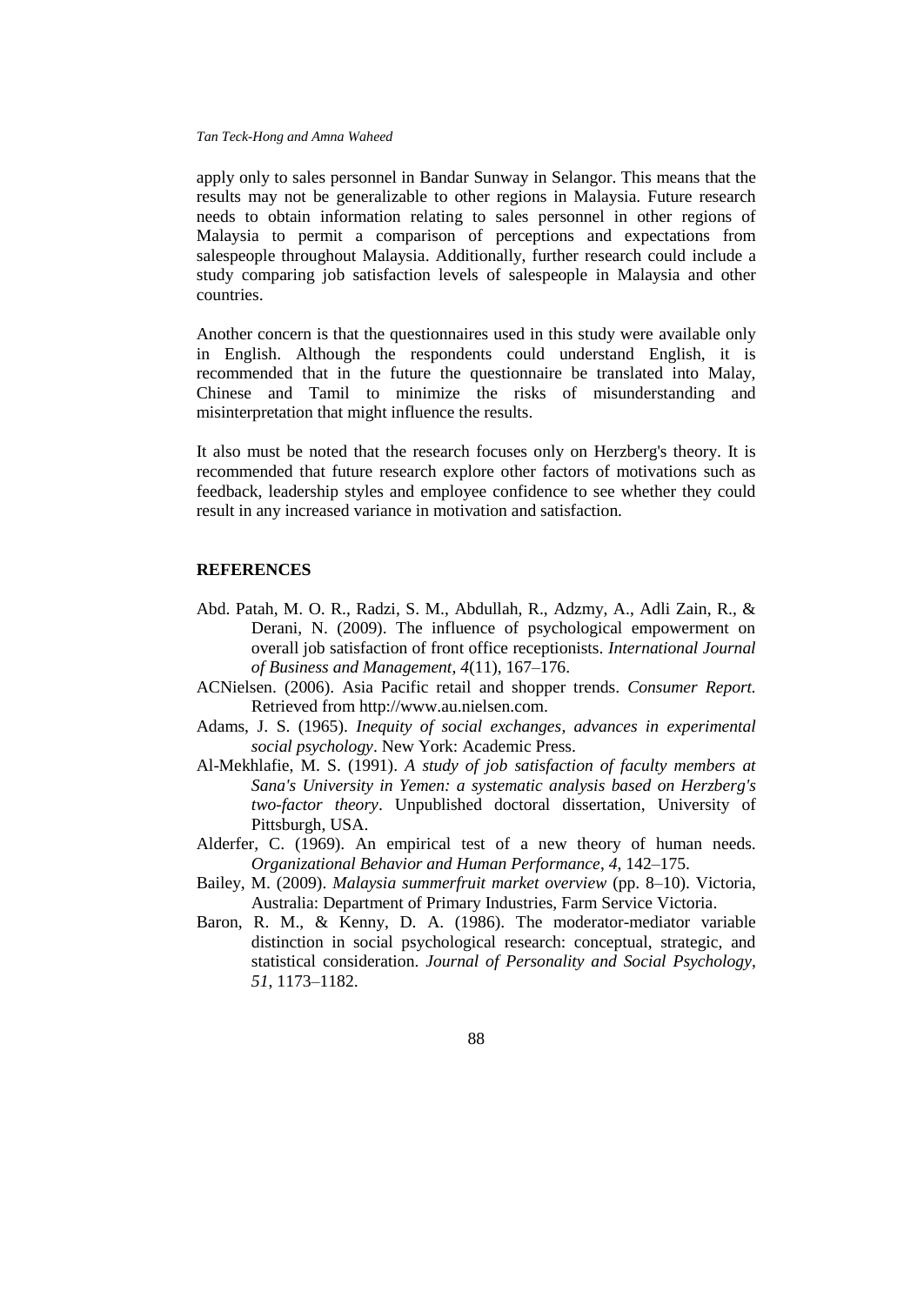- Bent, R., & Freathy, P. (1997). Motivating the employee in the independent retail sector. *Journal of Retailing and Consumer Services*, *4*(3), 201–208.
- Breed, M., & Breda, V. (1997). The relationship between employee motivation and job satisfaction. *Management*, *34*(1), 54–63.
- Carr. G. (2005). *Investigating the motivation of retail managers at a retail organization in the Western Cape*. Unpublished mini-thesis, University of the Western Cape, South Africa.
- Christopher, M. (2005). Meaningful motivation for work motivation theory. *Journal of Management Review*, *2*, 235–238.
- Coster, E. A. (1992). The perceived quality of working life and job facet satisfaction. *Journal of Industrial Psychology*, *18*, 6–9.
- Cronbach, L. J. (1951). Coefficient alpha and the internal structure of test. *Psychometrika*, *16*(3), 297–334.
- Crossman, A. (2003). The relationships of age and length of service with job satisfaction: An examination of hotel employees in Thailand. *Managerial Psychology*, *18*, 745–758.
- Dawson, B. (2005). Motivation leaders to better results. *Journal of Rubber and Plastics*, *37*, 11–15.
- Dunnette, M. D., Campbell, J. P., & Hakel, M. D. (1967). Factors contributing to job satisfaction and job dissatisfaction in six occupational groups. *Organizational Behavior and Human Performance*, *2*, 143–174.
- Ewen, R. B., Smith, P. C., & Hulin, C. L. (1966). An empirical test of the Herzberg two-factor theory. *Journal of Applied Psychology*, *50*(6), 544–550.
- Furnham, A. (1994). National attitudes to competitiveness, money and work among young people: first, second and third world differences. *Human Relations*, *47*,119–32.
- Graen, G. B. (1966). Motivator and hygiene dimensions for research and development engineers. *Journal of Applied Psychology*, *50*(6), 563–566.
- Heider, F. (1958). *The psychology of interpersonal relations.* New York: John Wiley.
- Hersey, P., & Blanchard, K. H. (1988). *Management of organization behavior: utilizing human resource*. Atlanta: Prentice Hall.
- Herzberg, F. (1966). *Work and the nature of man.* Cleveland, OH: World Publishing Company.
- House, R. J., & Wigdor, L. A. (1967). Herzberg's dual factor theory of job satisfaction and motivation: A review of the evidence and a criticism. *Journal of Personnel Psychology*, *20*, 369–390.
- Huselid, M. A. (1995). The impact of human resource management practices on turnover, productivity, and corporate financial performance. *Academy of Management*, *38*(3), 635–672.
- Islam, R., & Ismail, A. (2008). Employee motivation: a Malaysian perspective. *International Journal of Commerce and Management*, *18*, 344–362.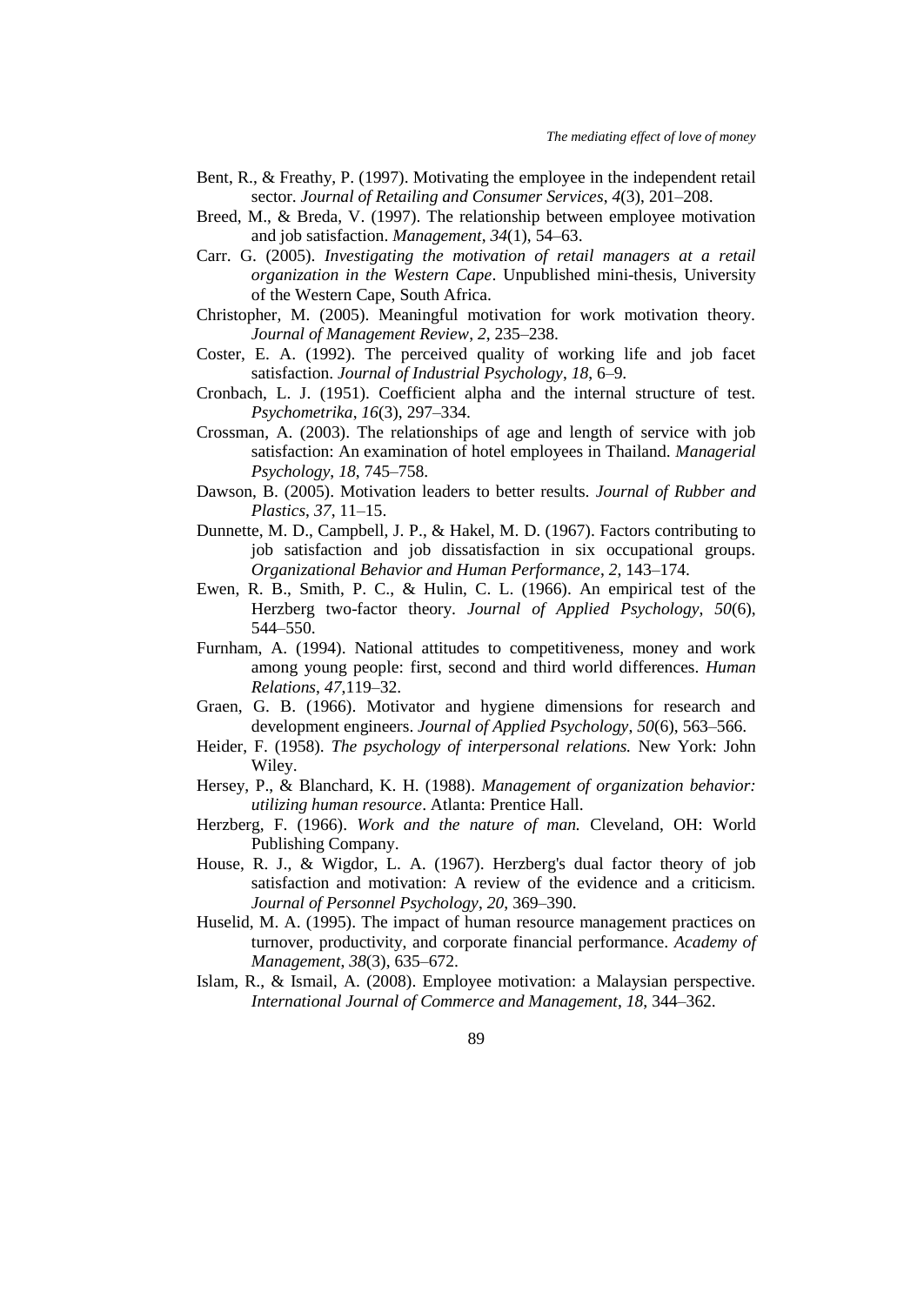- Ismail, A., & Zakaria, N. (2009). Relationship between international justice and pay for performance as an antecedent of job satisfaction: an empirical study in Malaysia. *International Journal of Business and Management. 4*(3), 190–199.
- Klassen, R. M., Usher, E. L., & Bong, M. (2010). Teachers' collective efficacy, job satisfaction, and job stress in cross-cultural context. *The Journal of Experimental Education*, *78*, 464–486.
- Kochan, T. A. (2002). Addressing the crisis in confidence in corporations: root causes, victims, and strategies for reform. *Academy of Management Executives*, *16*(3), 139–141.
- Kovach, K. A. (1987). What motivates employees? Workers and supervisors give different answers. *Business Horizons*, 58–65.
- Lawler, E. E. (1973). Employee reactions to job characteristics. *Journal of Applied Psychology*, *55*, 259–286.
- Lindsay, C. A., Marks, E., & Gorlow, L. (1967). The Herzberg theory: a critique and reformulation. *Journal of Applied Psychology*, *51*(4), 330–339.
- Locke, E. A. (1976). *The supervisor as "motivator": his influence on employee performance and satisfaction*. Washington: Heath and Company.
- Lucas, G. H. (1985). The relationship between job attitudes, personal characteristics, and job outcomes: a study of retail store managers. *Journal of Retailing*, *61*(1), 35–62.
- Maidani, E. A. (1991). Comparative study of Herzberg's two-factor theory of job satisfaction among public and private sectors. *Public Personnel Management*, *20*(4), 441–448.
- Mani, B. G. (2002). Performance appraisal systems, productivity, and motivation: a case study. *Public Personnel Management*, *31*, 141–59.
- Market Research. (2009). *Malaysia Retail Report*. Retrieved 17 December 2009 from [http://www.marketresearch.com.](http://www.marketresearch.com/)
- Maslow, A. (1954). *Motivation and personality*. New York: McGraw Hill.
- McClelland, D. C. (1961). *The achieving society*. Princeton: Van Norstrand.
- Mohd. Bokti, N. L., & Abu Talib, M. (2009) A preliminary study on occupational stress and job satisfaction among male navy personnel at a naval base in Lumut, Malaysia. *Journal of International Social Research, 2*(9), 299–307.
- Nave, J. H. (1968). Construction personnel management. *Journal of Construction Division*, *94*, 95–105.
- Noordin, F., & Jusoff, K. (2009). Levels of job satisfaction amongst Malaysian academic staff. *Asian Social Science*, *5*(5), 122–128.
- Nunnally, J. C. (1978). *Psychometric theory*. New York: McGraw Hill.
- Parsons, E., & Broadbridge, A. (2006). Job motivation and satisfaction: unpacking the key factors for charity shop managers. *Journal of Retailing and Consumer Service*, *13*(2), 121–131.
	- 90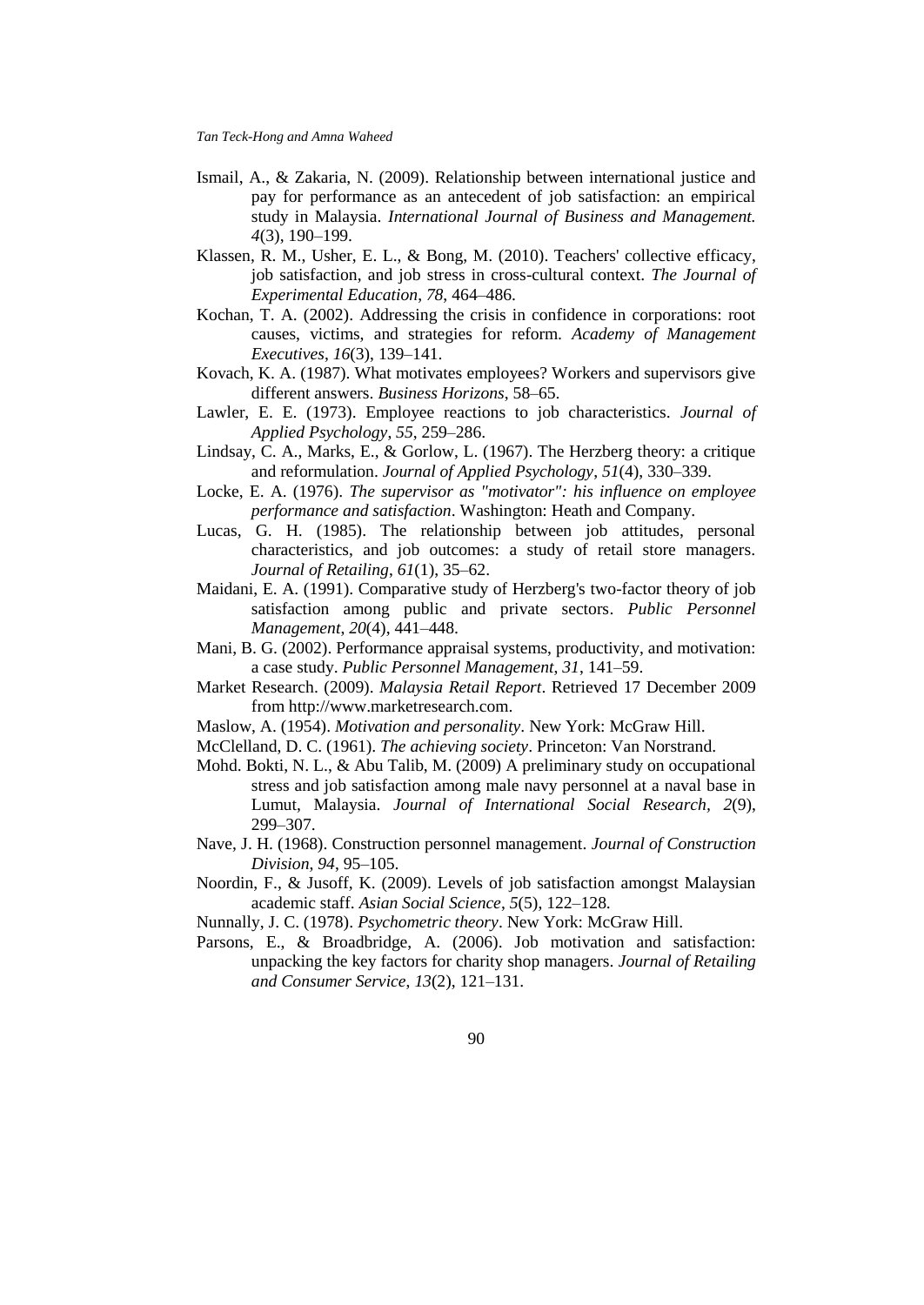- Pizam, A., & Ellis, T. (1999). Customer satisfaction and its measurement in hospitality enterprises. *International Journal of Contemporary Hospitality Management*, *11*(7), 326–339.
- Price Waterhouse Coopers (PWC). (2009). *Malaysia*. Retrieved 23 December 2009, from [http://www.pwc.com.](http://www.pwc.com/)
- Rain, J. S., Lane, I. M., & Steiner, D. D. (1991). A current look at the job satisfaction/life satisfaction relationship: review and future considerations. *Human Relations*, *44*, 287–307.
- Ramlall, S. (2004). A review of employee motivation theories and their implications for employee retention within organizations. *American Academy of Business*, *5*, 52–63.
- Robbins, S. P. (2001). *Organizational behavior,* (9th ed.). New Jersey: Prentice Hall.
- Rowley, J. (1996). Motivation and academic staff in higher education. *Quality Assurance in Higher Education*, *4*, 11–16.
- Santhapparaj, A. S., Srinivasan, J., & Koh, L. L. (2005). Job satisfaction among woman managers in Malaysian automobile manufacturing sector. *Journal of Applied Science, 5*(9), 1553–1558.
- Schulze, S. & Steyn, T. (2003). Educators' motivation: Differences related to gender, age and experience. *Acta Academica, 35*(3), 138–160.
- Sempane, M. E. (2002). Job satisfaction in relation to organizational culture. *Journal of Industrial Psychology*, *28*, 23–30.
- Sergiovanni, T. J. (1966). Investigation of factors which affect job satisfaction and job dissatisfaction of teachers, *Journal of Management*, *28*, 23–25.
- Shikdar, A. A., & Das, B. (2003). A strategy for improving worker satisfaction and job attitudes in a repetitive industrial task: application of production standards and performance feedback. *Ergonomics*, *46*(5), 466–481.
- Sithiphand, C. (1983). *Testing employee motivation based on Herzberg's motivation-hygiene theory in selected Thai commercial banks.* Unpublished doctoral dissertation, Oklahoma State University, USA.
- Sloan, A. (2002, June 24). The jury is in: greed isn't good, *Newsweek*, 37.
- Susan, J. (2003). Motivation and reward. *Problems of Post-Communism*, *50*, 44.
- Tang, T. L. P., Luna-Arocas, R., Sutarso, T., & Tang, D. S. H. (2004). Does the love of money moderate and mediate the income-pay satisfaction relationship? *Journal of Managerial Psychology*, *2*, 111–135.
- Tietjen, M., & Myers, R. (1998). Motivation and job satisfaction. *Management Decision*, *36*, 226–232.
- Vroom, V. H. (1964). *Work and motivation*. New York: John Wiley.
- Weaver, T. (1988). Theory M: motivating with money. *Cornell HRA Quarterly*, *29*(3), 40–45.
- Winer, L. & Schiff, J. S. (1980). Industrial salespeople's views on motivation, *Industrial Marketing Management. 9*(4), 319–323.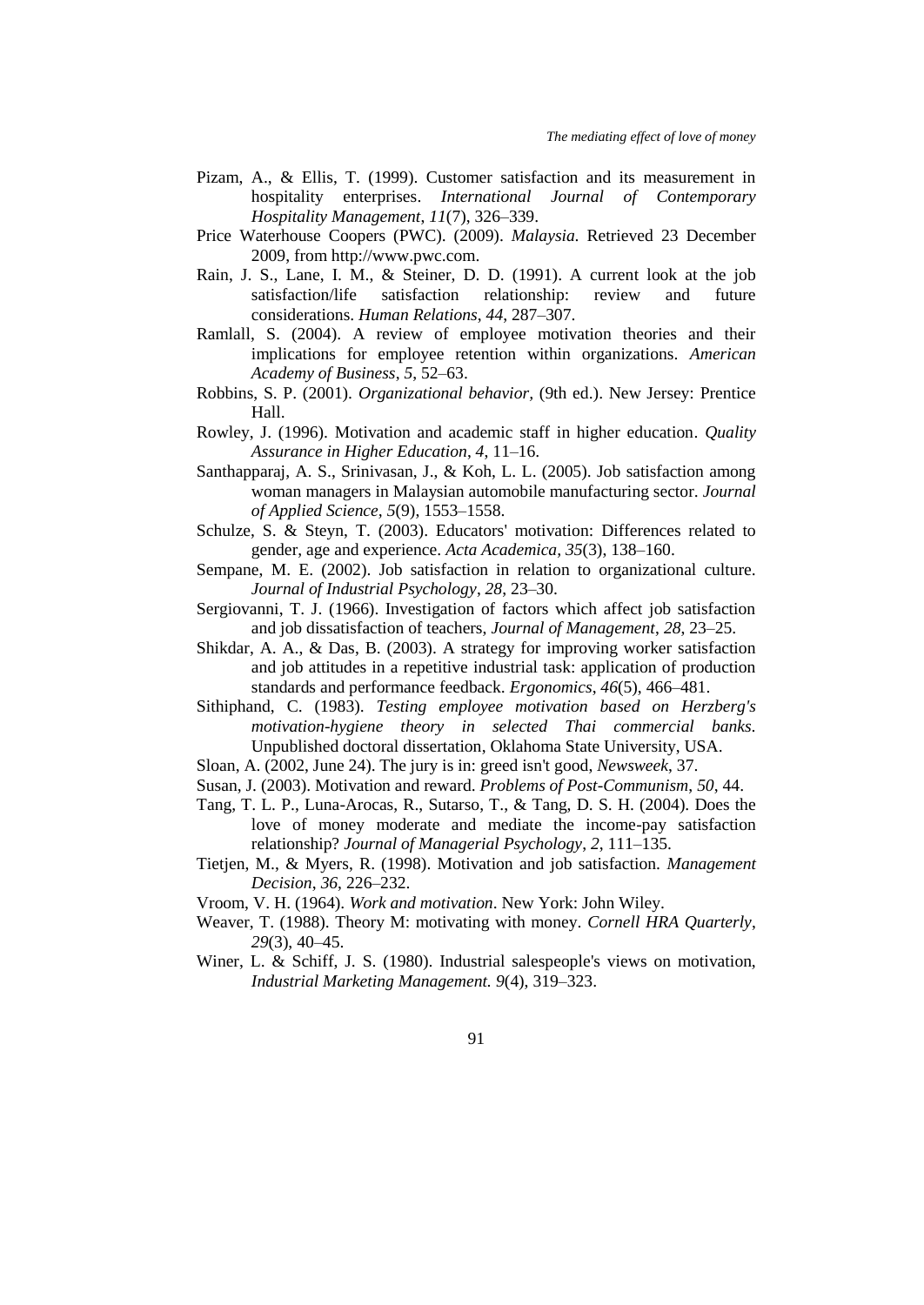- Wong, E. S. K., & Teoh, N. H. (2009). Case study of factors influencing jobs satisfaction in two Malaysian universities. *International Business Research*, *2*(2), 86–98.
- Wright, T. A., & Cropanzano, R. (1997). Well being, satisfaction and job performance: another look at the happy/productive worker thesis. *Academy of Management Proceedings*, 364–368.
- Yahaya, A., Yahaya, N., Arshad, K., & Ismail, J. (2009). Occupational stress and its effects towards the organization management. *Journal of Social Science*, *5*(4), 390–397.

## **APPENDICES Appendix A** *Measurement scales of the study*

| Factor                 | <b>Questions</b>                                                                                             |
|------------------------|--------------------------------------------------------------------------------------------------------------|
| <b>Motivators</b>      |                                                                                                              |
| Achievement            | I am proud to work in this company because it recognizes my achievements                                     |
|                        | I feel satisfied with my job because it gives me feeling of accomplishment<br>٠                              |
|                        | I feel I have contributed towards my company in a positive manner                                            |
| Advancement            | I will choose career advancement rather than monetary incentives<br>٠                                        |
|                        | My job allows me to learn new skills for career advancement<br>٠                                             |
| Work itself            | My work is thrilling and I have a lot of variety in tasks that I do<br>٠                                     |
|                        | I am empowered enough to do my job<br>٠                                                                      |
|                        | My job is challenging and exciting<br>٠                                                                      |
| Recognition            | I feel appreciated when I achieve or complete a task                                                         |
|                        | My manager always thanks me for a job well done                                                              |
|                        | I receive adequate recognition for doing my job well<br>٠                                                    |
| Growth                 | I am proud to work in my company because I feel I have grown as a person<br>٠                                |
|                        | My job allows me to grow and develop as a person<br>٠                                                        |
|                        | My job allows me to improve my experience, skills and performance<br>٠                                       |
| <b>Hygiene Factors</b> |                                                                                                              |
| Company                | The attitude of the administration is very accommodative in my company                                       |
| policy                 | I am proud to work for this company because the company policy is<br>$\bullet$<br>favourable for its workers |
|                        | I completely understand the mission of my company                                                            |

(*continued*)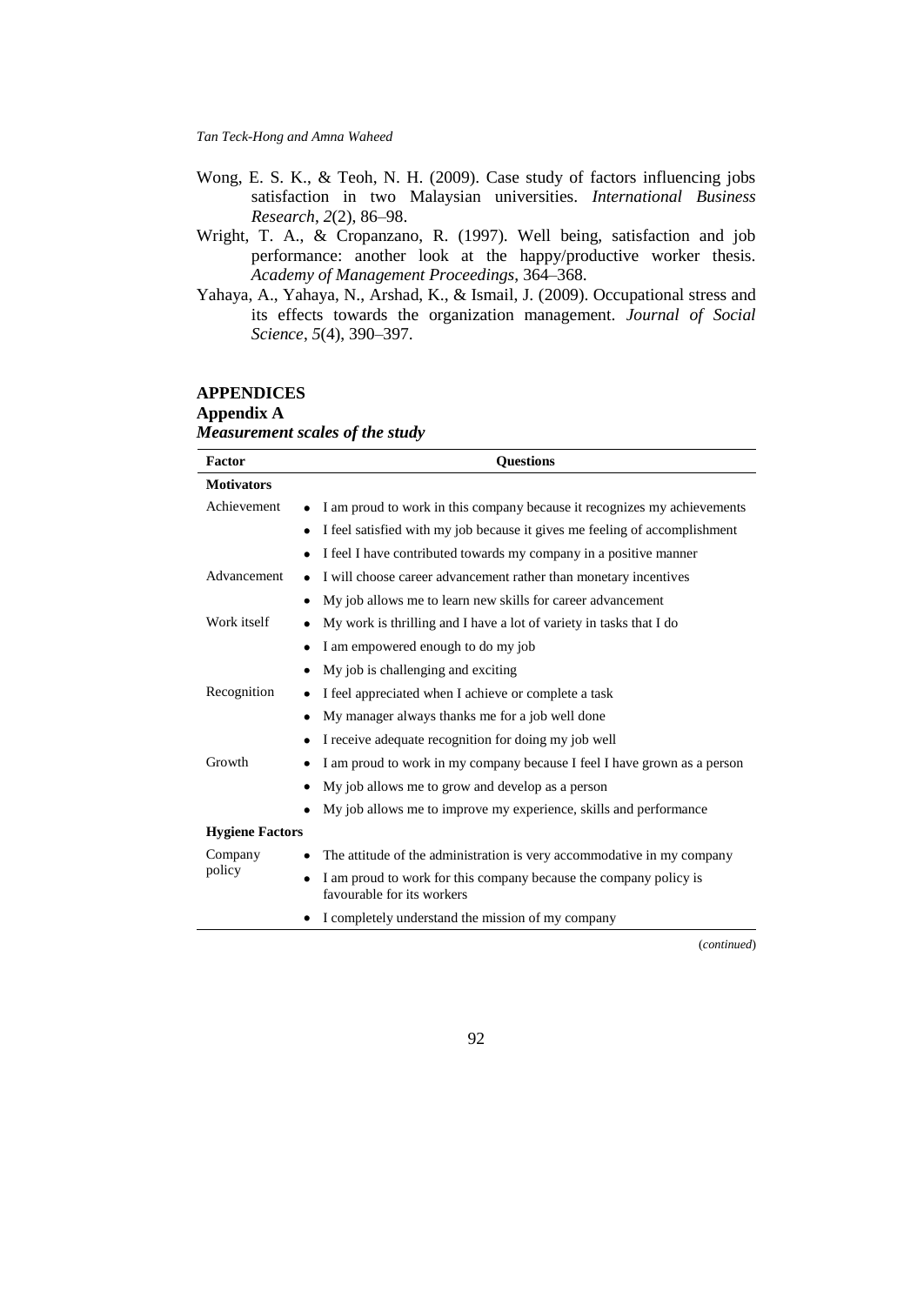*The mediating effect of love of money*

| (continued) |
|-------------|
|             |

| Factor                          | <b>Questions</b>                                                                |
|---------------------------------|---------------------------------------------------------------------------------|
| Relationship with               | It is easy to get along with my colleagues                                      |
| peers                           | My colleagues are helpful and friendly                                          |
|                                 | Colleagues are important to me<br>٠                                             |
| Work security                   | I believe safe working at my workplace                                          |
|                                 | I believe my job is secure<br>٠                                                 |
|                                 | My workplace is located in an area where I feel comfortable<br>٠                |
| Relationship with<br>supervisor | I feel my performance has improved because of the support from my<br>supervisor |
|                                 | I feel satisfied at work because of my relationship with my supervisor<br>٠     |
|                                 | My supervisors are strong and trustworthy leaders<br>٠                          |
| Money                           | I am encouraged to work harder because of my salary                             |
|                                 | I believe my salary is fair<br>٠                                                |
| Working                         | I feel satisfied because of the comfort I am provided at work                   |
| conditions                      | I am proud to work for my company because of the pleasant working<br>conditions |
| <b>Job Satisfaction</b>         | I am satisfied with my job<br>٠                                                 |
|                                 | I am happy with the way my colleagues and superiors treat me<br>٠               |
|                                 | I am satisfied with what I achieve at work                                      |
|                                 | I feel good at work<br>٠                                                        |
| <b>Love of Money</b>            | Money reinforces me to work harder<br>٠                                         |
|                                 | I am motivated to work hard for money                                           |
|                                 | Money reflects my accomplishments                                               |
|                                 | Money is how we compare each other<br>$\bullet$                                 |
|                                 | Money is a symbol of success for me<br>٠                                        |
|                                 | Money reinforces me to work with more enthusiasm and vigor<br>٠                 |
|                                 | Money is attractive                                                             |
|                                 | Money is an important factor in our lives                                       |
| <b>Pay Satisfaction</b>         | I am satisfied with my pay<br>٠                                                 |
|                                 | The pay I receive is appropriate for the work I do                              |
|                                 | My pay is high in comparison to my colleagues pay for doing a<br>similar job    |